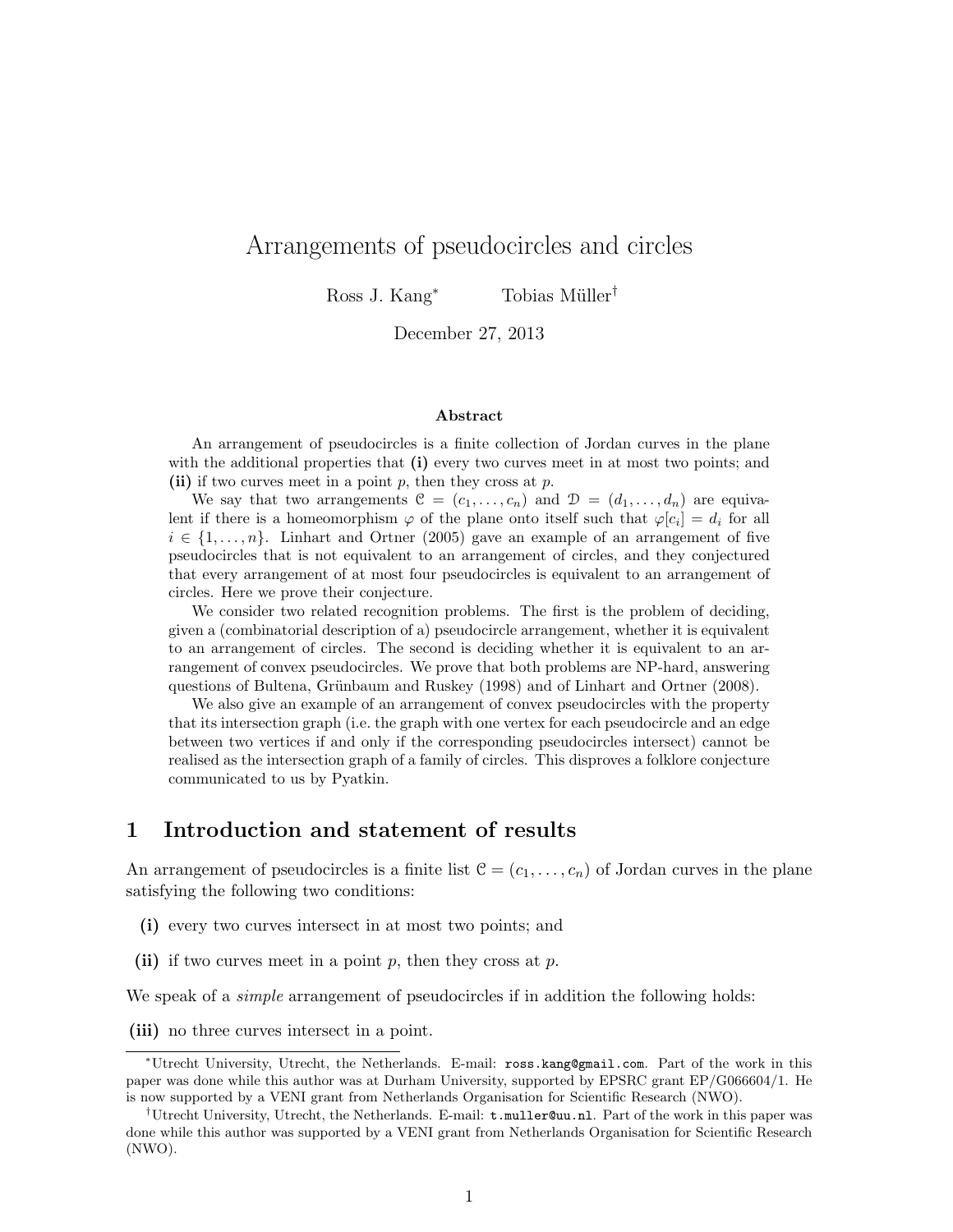Naturally, an arrangement of pseudocircles  $\mathcal{C} = (c_1, \ldots, c_n)$  is called an *arrangement of*  $circles$  if each  $c_i$  is a circle. Arrangements of circles and pseudocircles have been studied previously by several groups of authors inluding Agarwal, Aronov and Sharir [1], Alon et al. [2], Linhart and Ortner [15, 16, 17] and Linhart and Yang [18].

We will say that two arrangements  $\mathcal{C} = (c_1, \ldots, c_n)$  and  $\mathcal{D} = (d_1, \ldots, d_n)$  are equivalent if there exists a homeomorphism  $\varphi$  from the plane onto itself with the property that  $\varphi[c_i] = d_i$ for all  $i \in \{1, \ldots, n\}$ . We will say that an arrangement of pseudocircles is *circleable* if it is equivalent to an arrangement of circles. A natural question is whether every arrangement of pseudocircles is circleable. As it turns out the answer to this question is negative: Edelsbrunner and Ramos [8] gave an example of an arrangement of six pseudocircles that is not circleable. Later, Linhart and Ortner [16] showed that the arrangement of five pseudocircles shown in Figure 1 is not circleable.



Figure 1: An arrangement of five pseudocircles that is not circleable.

They also conjectured this to be the smallest non-circleable pseudocircle arrangement. Some evidence in favour of this conjecture was reported in the PhD thesis of Ortner [22], wherein a computer enumeration was implemented to verify the circleability of all simple arrangements on four pseudocircles under the additional condition that every two pseudocircles intersect.Here we confirm the full conjecture.

#### **Theorem 1.1** Every arrangement of at most four pseudocircles is circleable.

It should be mentioned that Linhart and Ortner used a more restrictive notion of arrangement of pseudocircles (corresponding to arrangements that we have called simple above) and a more general notion of equivalence than ours. So Theorem 1.1 not only proves their conjecture, but also strengthens it slightly.

Theorem 1.1 provides a natural analogue of a celebrated result of Goodman and Pollack [11], stating that every arrangement of up to eight pseudolines is equivalent to an arrangement of lines. Prior to this an example was already known of an arrangement of nine pseudolines inequivalent to any arrangement of lines.

Given that not all pseudocircle arrangements are circleable, one may wonder how easy it is to tell whether a pseudocircle arrangement is circleable. One way to frame this as a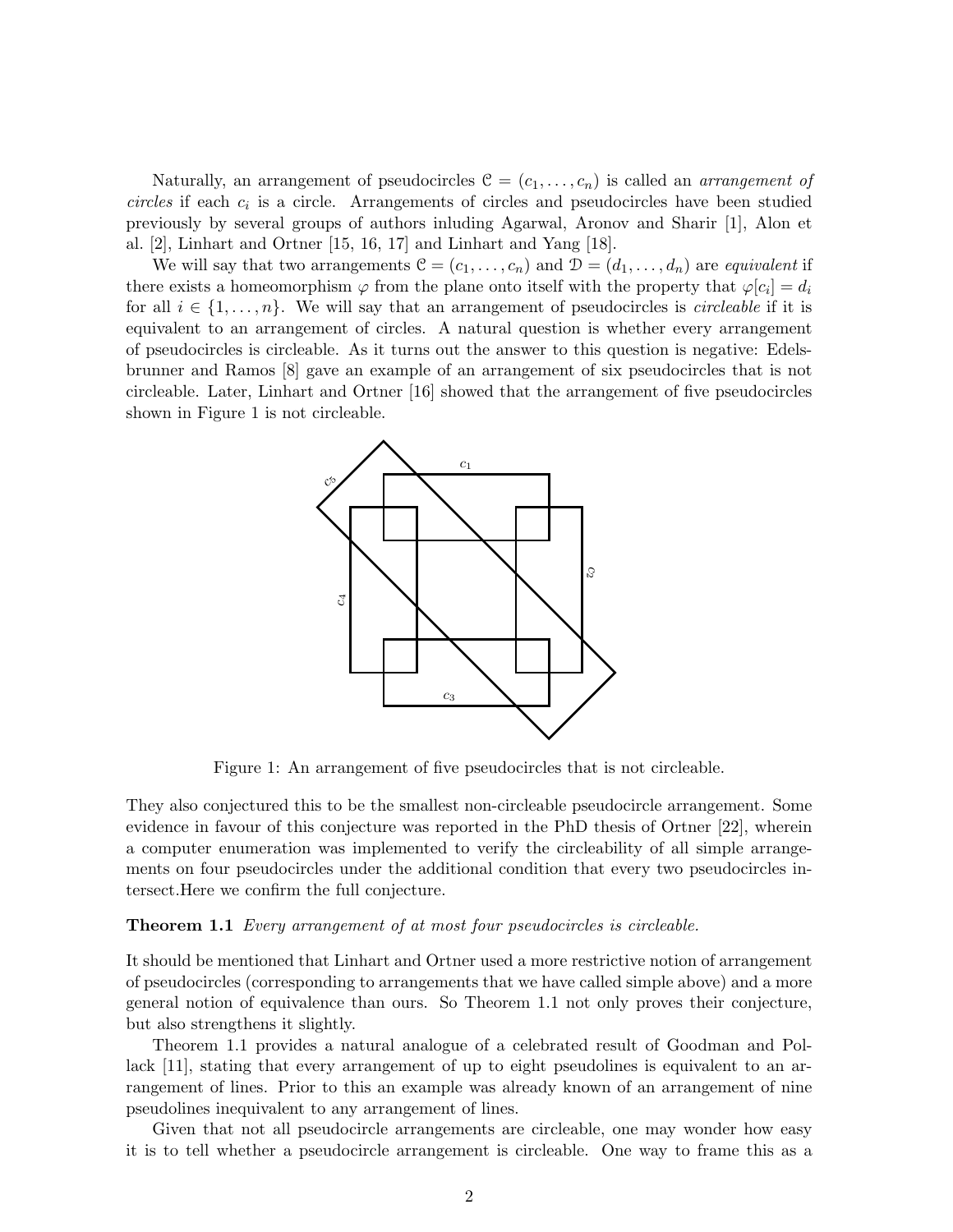mathematically precise question is by asking the complexity of an appropriate computational recognition problem. Let us define the *combinatorial description* of a pseudocircle arrangement as the associated labelled cell-complex — we describe this precisely in the next section. The next theorem shows that the computational problem of deciding, given a combinatorial description of a pseudocircle arrangement C, whether C is equivalent to a circle arrangement is NP-hard, even if we restrict the input to simple arrangements of convex pseudocircles.

**Theorem 1.2** It is NP-hard to decide, given a combinatorial description of a simple arrangement of convex pseudocircles, whether the arrangement is circleable.

The proof of this theorem is given in Section 5.

It is also natural to consider the analogous problem for convex pseudocircle arrangements. We say that an arrangement of pseudocircles is *convexible* if it is equivalent to an arrangement of convex pseudocircles. Bultena, Grünbaum and Ruskey [4] have asked about the complexity of the computational problem of deciding, given a combinatorial description of a pseudocircle arrangement, whether the arrangement is equivalent to an arrangement of convex pseudocircles. Later Linhart and Ortner [17] asked the indeed weaker question of whether there exists a pseudocircle arrangement that is not convexible. The next result answers both questions.

**Theorem 1.3** It is NP-hard to decide, given a combinatorial description of an arrangement of pseudocircles, whether the arrangement is convexible.

The proof of this theorem is given in Section 6.

If  $A = (A_1, \ldots, A_n)$  is a list of sets, then the *intersection graph* of A is the graph  $G = (V, E)$ with vertex set  $V = \{1, \ldots, n\}$  and an edge  $ij \in E$  if and only if  $A_i \cap A_j \neq \emptyset$ . A folklore conjecture that was communicated to us by Artem Pyatkin [23] states that every intersection graph of an arrangement of convex pseudocircles is also the intersection graph of a list of circles. (We do not use the word "arrangement" here because we do not necessarily want to impose the (ii) above.) This conjecture was apparently inspired by the work of Dobrynin and Mel'nikov  $[5, 6, 7]$  on the chromatic number of "arrangement graphs" of Jordan curves in the plane (i.e. graphs whose vertices are the intersection points of the curves and whose edges are the curve segments between these intersection points). To get a feel for the conjecture observe for instance that, while all the pseudocircles of the arrangement in Figure 1 are convex curves and the arrangement is not equivalent to any arrangement of circles, one can easily construct a family of five circles in the plane with the same intersection graph. We are however able to produce a counterexample to the folklore conjecture by adding a "scaffolding" of additional pseudocircles as in Figure 2.

**Theorem 1.4** The intersection graph of the convex pseudocircles in Figure 2 cannot be realised as the intersection graph of a list of circles.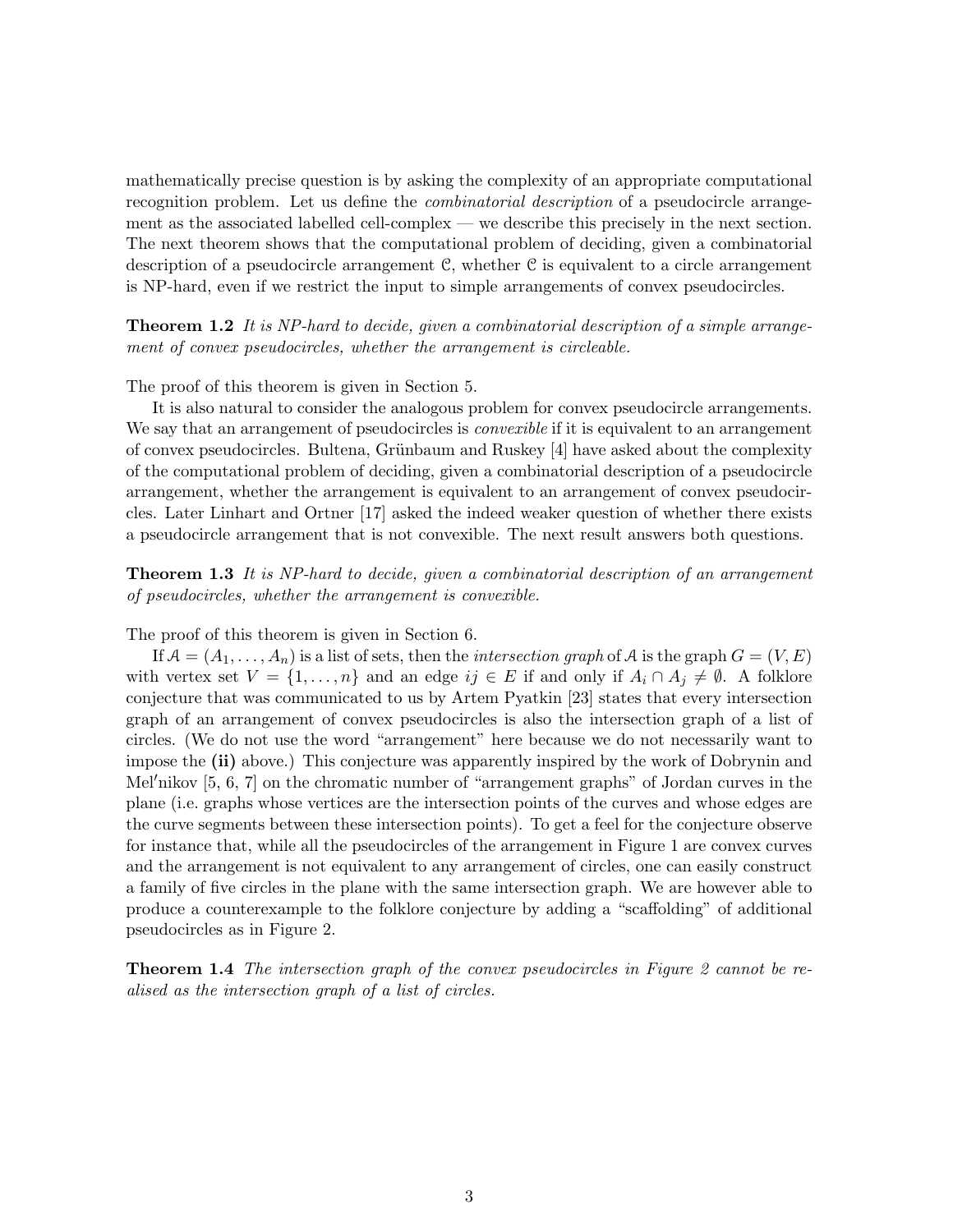

Figure 2: An arrangement of convex pseudocircles such that no collection of circles defines the same intersection graph.

# 2 Preliminaries

We will write  $[n] := \{1, \ldots, n\}$ . If  $p \in \mathbb{R}^2$  and  $r > 0$  then  $B(p, r)$  denotes the open disk of radius r around p.

Throughout the paper we identify the Euclidean plane  $\mathbb{R}^2$  with C. Often it will be convenient to work in the *extended complex plane*  $\overline{\mathbb{C}} = \mathbb{C} \cup \{\infty\}$ , the one-point compactification of C. Recall that the extended complex plane  $\overline{C}$  is homeomorphic to the sphere  $S^2$ . (Stereographic projection provides the canonical example of a homeomorphism between  $S^2$  and  $\overline{\mathbb{C}}$  if we adopt the convention that the north pole  $N \in S^2$  is mapped to  $\infty \in \overline{C}$ .) Working in the extended complex plane has a number of advantages. There is for instance no "outer face" that needs separate treatment and we can view lines as circles passing through the point  $\infty$ .

Two basic topological facts we shall use frequently in this paper are the Jordan curve theorem and the Jordan-Schoenflies theorem. The Jordan curve theorem states that if c is a Jordan curve in the plane (i.e. c is a homeomorphic image of the unit circle  $S^1$ ), then  $\mathbb{C} \setminus c$  has precisely two arcwise connected components, a bounded one (the "inside") and an unbounded one (the "outside"). The Jordan-Schoenflies theorem states that if  $\varphi : S^1 \to c$  is a homeomorphism, then there also exists a homeomorphism  $\overline{\varphi} : \mathbb{C} \to \mathbb{C}$  that agrees with  $\varphi$ on  $S<sup>1</sup>$ . We shall make frequent use of these basic topological facts without mentioning them explicitly each time.

If C is a circle in the plane with centre  $p$  and radius  $r$ , then the *circle inversion in* C is the map  $\varphi : \mathbb{C} \setminus \{p\} \to \mathbb{C} \setminus \{p\}$  that assigns to a point  $z \neq p$  the unique point  $\varphi(z)$  that satisfies  $|p - \varphi(z)| = r^2/|p - z|$  and lies on the "ray" starting from p and going through z. See Figure 3 for a depiction. The point  $\varphi(z)$  can be written in an explicit expression as

$$
\varphi(z) = \frac{p \cdot \overline{z} + r^2 - |p|^2}{\overline{z} - \overline{p}}.
$$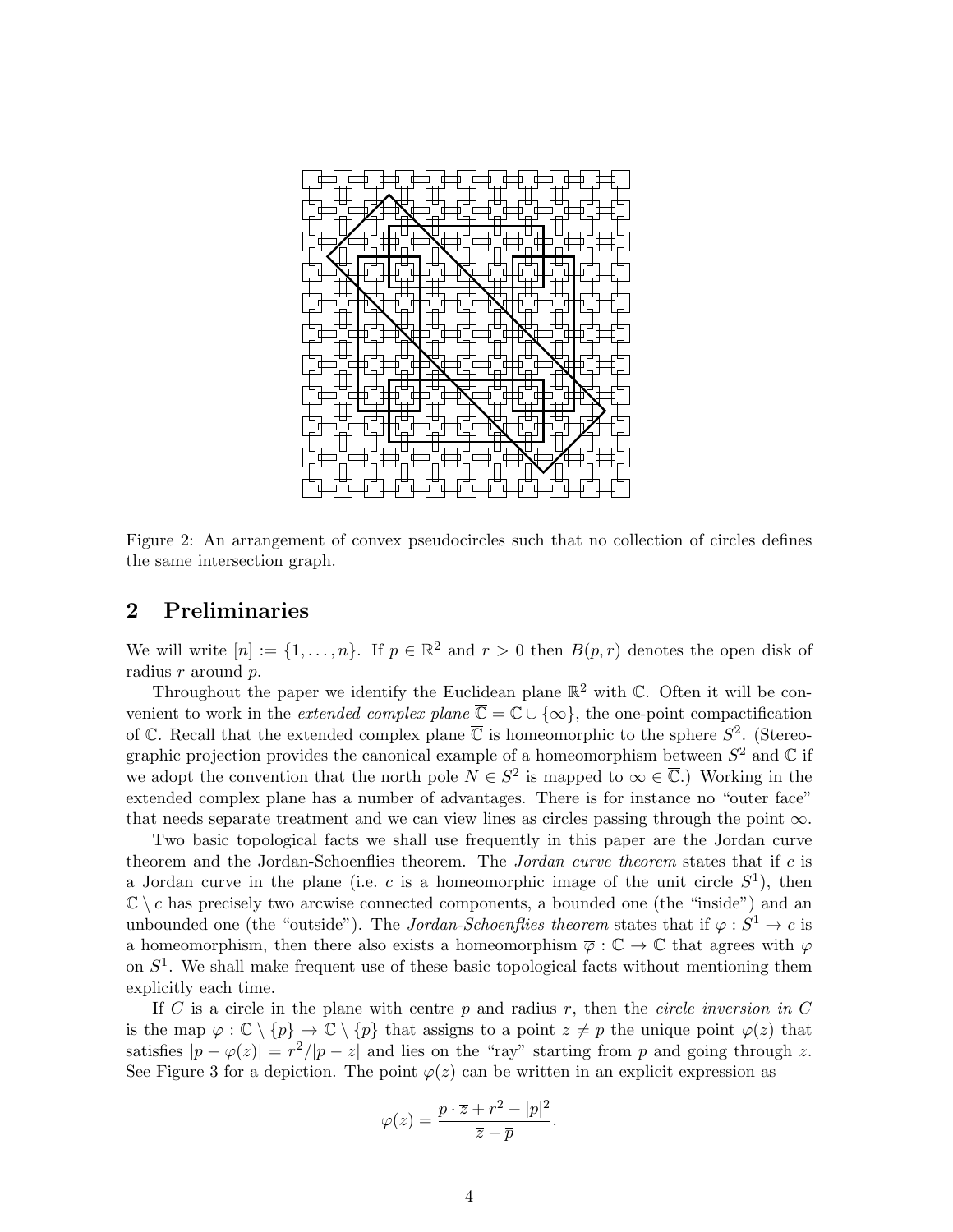

Figure 3: Inversion in the circle C.

To obtain a map from  $\overline{\mathbb{C}}$  to itself, we also define  $\varphi(p) := \infty$  and  $\varphi(\infty) := p$ . A circle inversion has the convenient properties that it maps circles not going through  $p$  to circles; it maps circles through p to lines; it maps lines through p to lines; it maps lines not through p to circles; and it exchanges the inside and outside of  $C$  (in particular, it is the identity on  $C$  and swaps p and  $\infty$ ). Circle inversions are *conformal*, meaning that they preserve angles (i.e. if two curves meet at a point p and make angle  $\alpha$  there, then their images also make angle  $\alpha$ at  $\varphi(p)$ ). Note also that  $\varphi$  is a self-homeomorphism of the extended complex plane  $\mathbb{C}$ . More background on circle inversions can for instance be found in [25].

If  $\mathcal{C} = (c_1, \ldots, c_n)$  is an arrangement of pseudocircles, then we also call the intersection points of the curves the vertices of C and we denote the set of vertices by  $I(\mathcal{C})$ . A segment of C is the piece of curve connecting two consecutive intersection points. The faces of C are the connected components of  $\mathbb{C} \setminus \bigcup \mathcal{C}$ , each of which is an open region. There is exactly one unbounded face, also called the *outer face*. The unbounded face is homeomorphic to an open disk with its centre removed, while all bounded faces are homeomorphic to the open disk.

The combinatorial description of a pseudocircle arrangement is the associated labelled cell-complex. That is, the lists of faces, segments and intersection points together with a list of the incidences between them and a labelling indicating which is the infinite face and which segment belongs to which pseudocircle. The combinatorial description contains all the relevant combinatorial information of a pseudocircle arrangement, and in particular two pseudocircle arrangements are equivalent if and only if they have the same combinatorial description. Alternative notions of the combinatorial description of an arrangement of pseudocircles have been given by Linhart and Ortner in [15] and Goodman and Pollack in [12].

Recall that a planar embedding of a planar (multi)graph G is a map A that assigns a point  $A(v) \in \mathbb{C}$  to each vertex  $v \in V(G)$ , and an arc  $A(e) \subseteq \mathbb{C}$  to each edge  $e \in E(G)$  in such a way that (i) if  $e \in E(G)$  has endpoints  $u, v \in V(G)$ , then  $\mathcal{A}(u), \mathcal{A}(v)$  are the endpoints of  $\mathcal{A}(e)$ , and (ii) if  $e, f \in E(G)$  are edges, then  $\mathcal{A}(e)$  and  $\mathcal{A}(f)$  do not meet except possibly at common endpoints. We speak of a *straight-line* embedding if each arc  $A(e)$  is simply the line segment  $[A(u), A(v)]$  when  $e = uv$ . (Note that straight-line embeddings only make sense for simple graphs.) We will say that two embeddings  $A, B$  of a planar multigraph  $G$  are equivalent (up to the choice of outer face) if there exists a homeomorphism  $\varphi : \overline{\mathbb{C}} \to \overline{\mathbb{C}}$  such that  $\varphi(\mathcal{A}(v)) = \mathcal{B}(v)$  for all  $v \in V(G)$  and  $\varphi[\mathcal{A}(e)] = \mathcal{B}(e)$  for all  $e \in E(G)$ . (Note that our edges are labelled/named so that there is no confusion among parallel edges.)

A fact that will turn out to be quite useful to us is Whitney's unique embeddability theorem [26].

**Theorem 2.1 (Whitney 1932)** If G is a simple, 3-connected planar graph then every two embeddings of G are equivalent.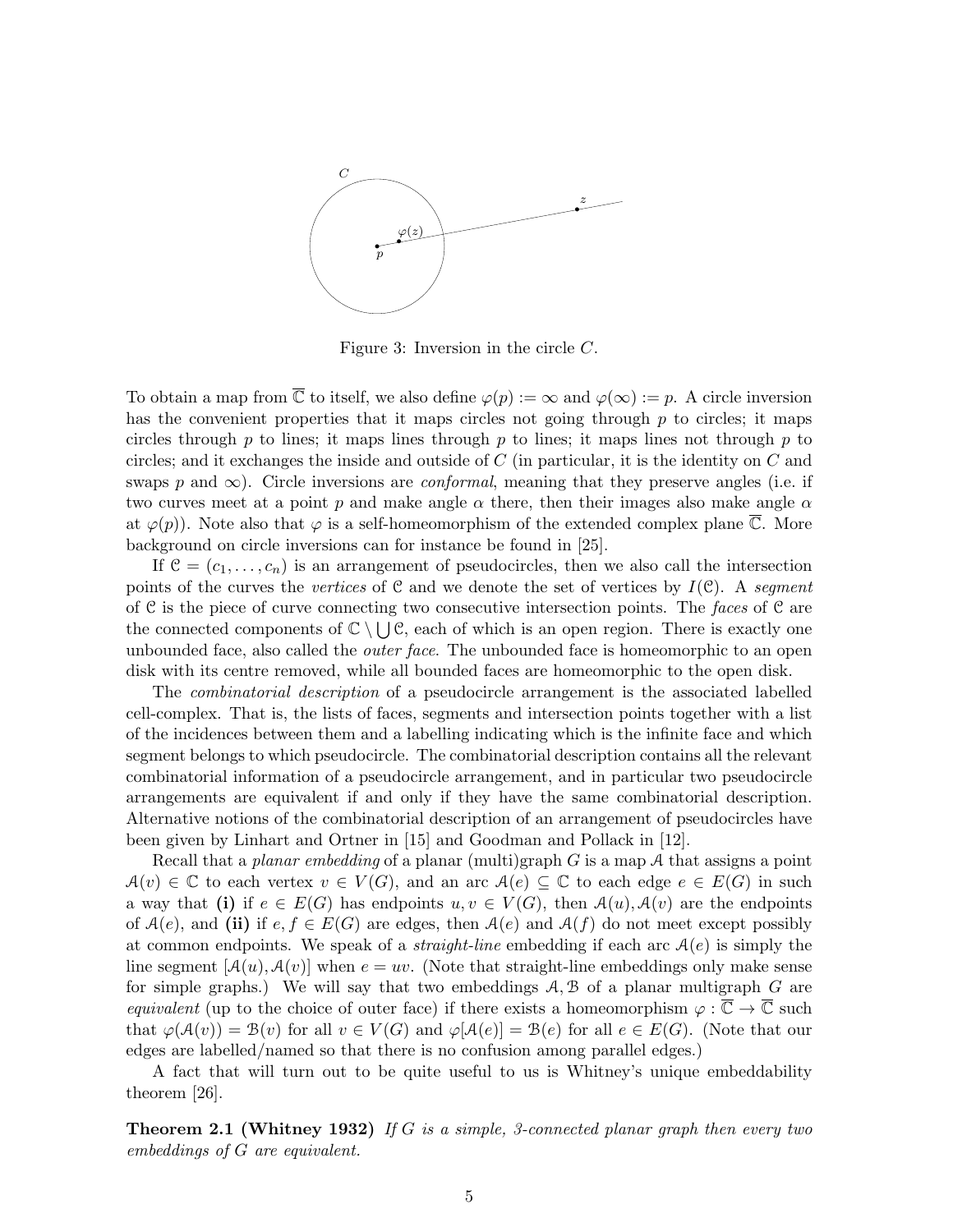Let us remark that the condition that G be *simple* is essential in the theorem. The conclusion is clearly false if we allow multiple edges or loops.

The faces of a planar embedding are defined similarly to the faces of an arrangement of pseudocircles. Every face of a planar embedding is bounded by a closed walk in G, called a face-walk. Note that a face-walk need not be a cycle. In fact, a connected planar graph is 2-connected if and only if every face-walk is a cycle (see for instance Theorem 1.6.1 in [13]). It is well known and easy to see that the set of all face-walks determines the embedding of a connected graph up to equivalence.

Rotation systems provide another way to describe an embedding combinatorially. Given a multigraph G, a rotation system  $\pi$  assigns to each vertex of  $v \in V(G)$  a cyclic permutation  $\pi(v)$  of the edges that are incident with v. (Recall that a cyclic permutation of a set  $S =$  $\{s_1, \ldots, s_n\}$  is one that can be written in cycle notation as  $(s_{i_1} \ldots s_{i_n})$ , i.e. there is a single cycle containing each element. Put differently, the orbit of each element is the entire set S.) If A is an embedding of a connected planar (multi)graph  $G$ , then the corresponding rotation system  $\pi_A$  assigns to each vertex  $v \in V(G)$  the cyclic permutation corresponding to the order in which we encounter the edges incident with  $v$  if we go around the vertex in clockwise fashion. Observe that if we produce a new embedding B by applying a reflection in a line to A then  $\pi_{\mathcal{B}}(v)$  will be exactly the opposite order of  $\pi_{\mathcal{A}}(v)$  for every vertex  $v \in V(G)$ . This motivates the next definition. We will say that two rotation systems  $\pi, \tau$  defined on a planar multigraph G are equivalent if either  $\pi(v) = \tau(v)$  for every vertex  $v \in V(G)$  or if  $\pi(v)$  is the reverse order of  $\tau(v)$  for every  $v \in V(G)$ .

From the rotation system  $\pi_A$ , we can retrieve the set of all face-walks on A. (Starting from some vertex, exit along some edge, and keep going "immediately clockwise" until traversal of the initial edge in the same direction. Then the edges traversed form a face-walk. Repeating the procedure for each vertex and edge clearly produces the set of all face-walks corresponding to the embedding.) Conversely, suppose we are given the set of face-walks of some embedding. Let us take two edges  $e, f$  sharing an endpoint and lying on a common face  $F$  of length at least three. If we declare that e is the successor of f on the "clockwise face-walk around  $F$ ", then this determines all the cyclic orders  $\pi(v)$  of a rotation system. And, if we had taken f as the successor of  $e$  on the clockwise walk around  $F$ , then we would get the reverse order everywhere. Since the face-walks determine the embedding up to equivalence as mentioned earlier, we have the following.

**Lemma 2.2** If G is a connected, planar graph and  $A, B$  are two embeddings of G, then A is equivalent to B if and only if the rotation systems  $\pi_A, \pi_B$  they define are equivalent.

A line arrangement is a system  $\mathcal{L} := (\ell_1, \ldots, \ell_n)$  of lines in the plane. If every two lines intersect and no point lies on more than two lines, then we call  $\mathcal L$  a simple line arrangement. A *pseudoline* is the image of a line under a homeomorphism of the plane. A *pseudoline ar*rangement is a system of pseudolines satisfying the requirements that every two pseudolines intersect in at most one point, and that when two pseudolines meet in a point they must cross at that point. A simple pseudoline arrangement furthermore satisfies the requirement that every two pseudolines intersect and no point lies on more than two pseudolines. We will say that two pseudoline arrangements  $\mathcal{L} = (\ell_1, \ldots, \ell_n)$  and  $\mathcal{M} = (m_1, \ldots, m_n)$  are equivalent if there exists a homeomorphism  $\varphi$  from the plane onto itself with the property that  $\varphi[\ell_i] = m_i$ for all  $i \in \{1, \ldots, n\}$ . The faces, segments and intersection points and combinatorial description of a pseudoline arrangement are defined analogously as for pseudocircle arrangements.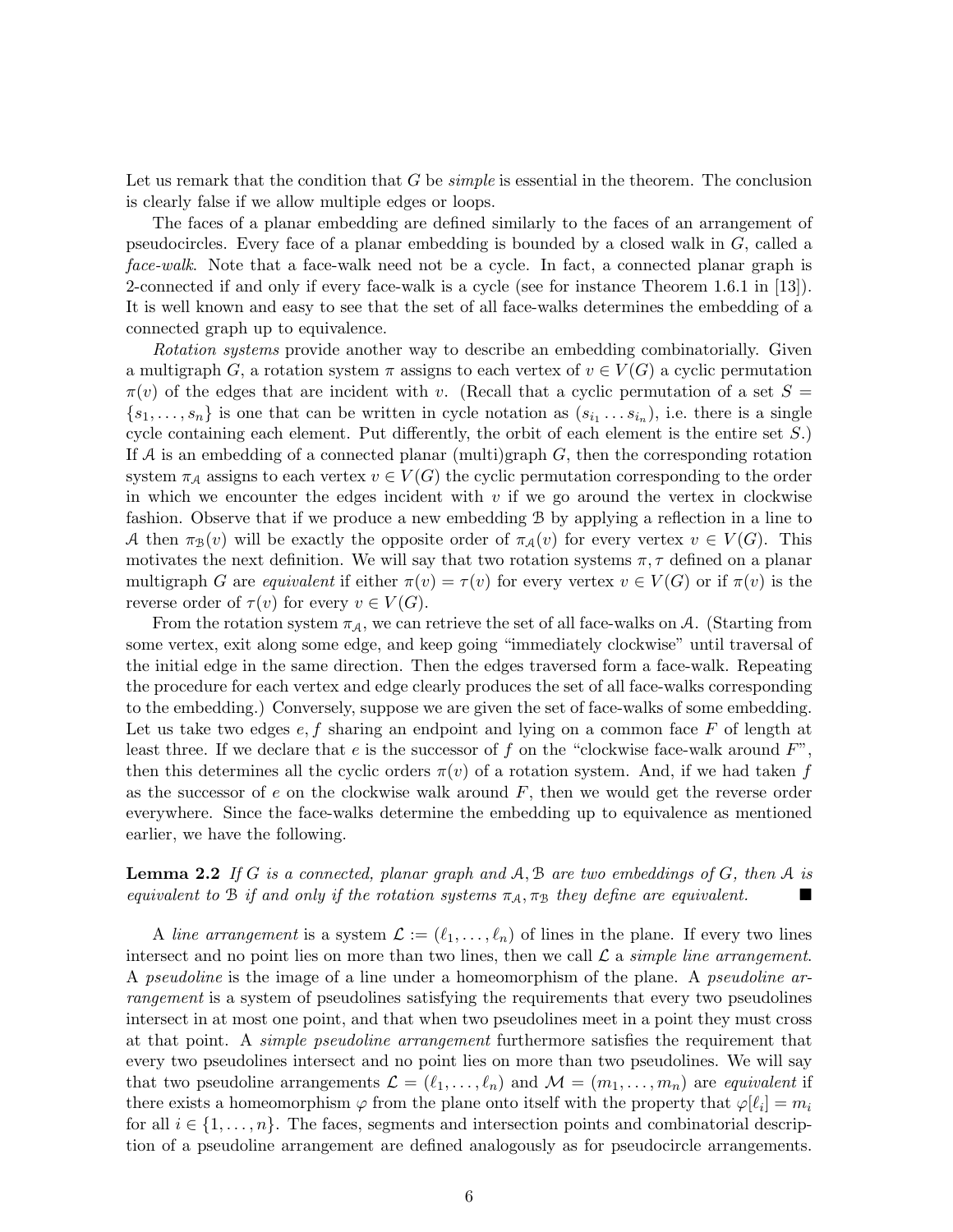Again, it can be seen that two pseudoline arrangements are equivalent if and only if their combinatorial descriptions coincide. We should mention that various alternative notions of a combinatorial description of a pseudoline arrangement are available in the literature such as local sequences, allowable sequences and oriented matroids of rank 3 (see for instance [9]).

A useful way to picture a pseudoline arrangement is as a wiring diagram. In a wiring diagram, each pseudoline is a finite union of line segments. Each pseudoline starts off and ends with half-infinite horizontal segments, all other segments are of finite length having slope either 0, 1 or  $-1$ , and the endpoints of these line segments all lie on the integer grid  $\mathbb{Z}^2$ . See Figure 4 for an example of a wiring diagram. It can be shown that every pseudoline arrangement is



Figure 4: A wiring diagram with three pseudolines.

equivalent to (moreover, can be "continuously deformed" into) a wiring diagram [10].

If a pseudoline arrangement is equivalent to a line arrangement, then we say it is stretchable. The name "stretchability" of course comes from imagining the pseudolines "stretching" into lines. STRETCHABILITY is the computational problem of deciding, given a combinatorial description of a pseudoline arrangement as input, whether it belongs to a stretchable arrangement. Analogously, SIMPLE STRETCHABILITY is the same computational problem when the input is restricted to combinatorial descriptions of *simple* pseudoline arrangements. Our proofs of Theorem 1.2 and Theorem 1.3 rely heavily on the following classical result.

#### **Theorem 2.3 (Shor [24])** SIMPLE STRETCHABILITY is NP-hard.

This theorem is also a straightforward corollary of a deep topological result by Mnev  $[20, 21]$ . Shor's proof is more direct and uses Pappus' and Desargues' theorems to encode instances of a SAT variant as instances of the simple stretchability problem. (See also Chapter 8 of [3].)

## 3 Small pseudocircle arrangements are circleable

Let us say that an arrangement of pseudocircles  $\mathcal{C} = (c_1, \ldots, c_n)$  is *circleable in the extended complex plane* if there exists an arrangement of circles  $\mathcal{D} = (d_1, \ldots, d_n)$  and a homeomorphism  $\varphi$  of  $\overline{\mathbb{C}}$  onto itself such that  $\varphi[c_i] = d_i$ . When dealing with an arrangement of pseudocircles in the plane there is always an outer face with a different topology from the other faces (i.e. the outer face is homeomorphic to a "punctured disk" while the other faces are homeomorphic to disks), but in the extended complex plane all faces behave the same. This might lead us to suspect that circleability in the plane and circleability in the extended complex plane are two different notions. On the contrary (and fortunately for us) circle inversions provide a short argument that the two notions coincide.

**Lemma 3.1** A pseudocircle arrangement is circleable in the plane if and only if it is circleable in the extended complex plane.

Proof: Any self-homeomorphism of the plane also induces a self-homeomorphism of the extended complex plane — we just send  $\infty$  to itself. In other words, if an arrangement is circleable in the ordinary plane it is also circleable in the extended complex plane.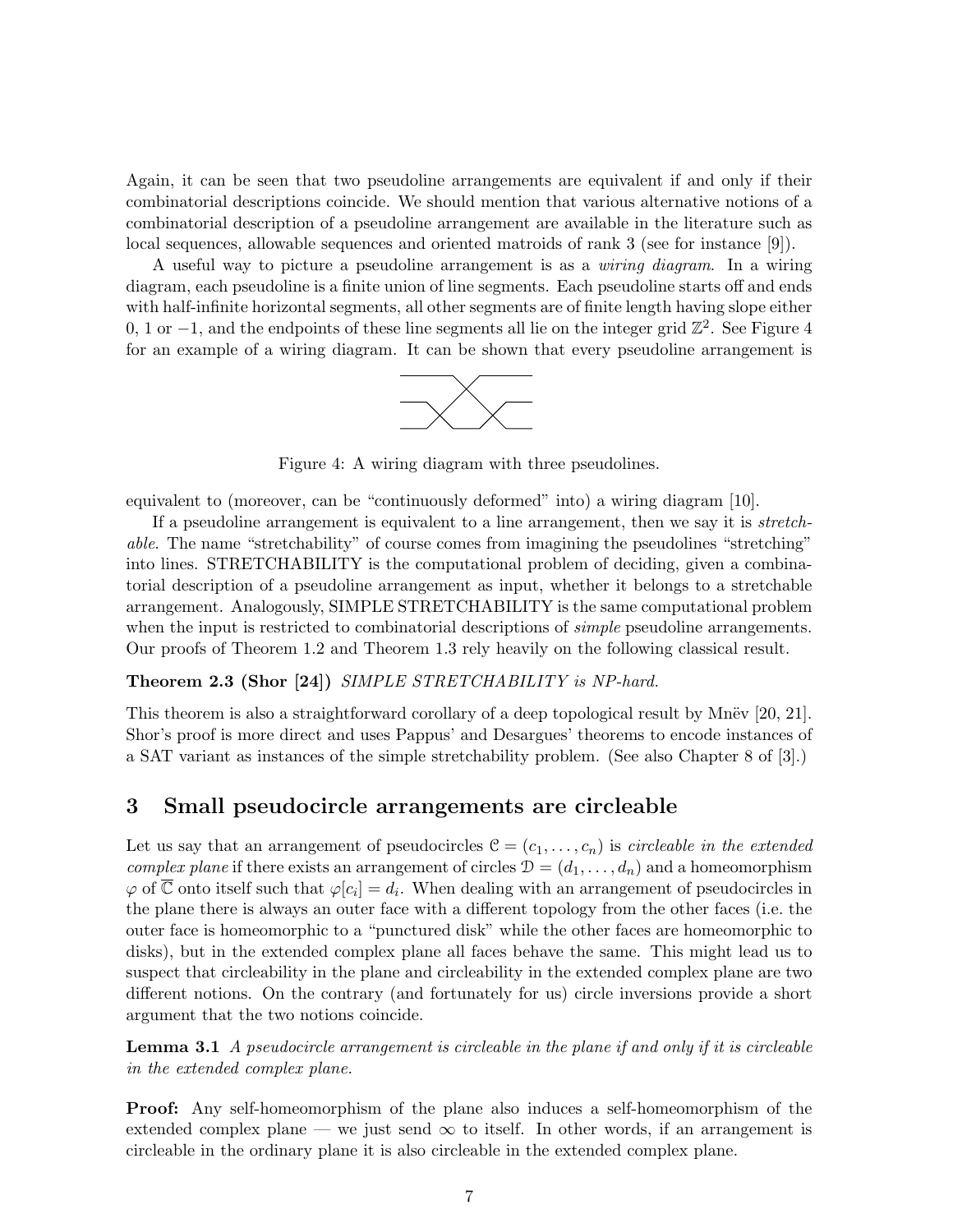To see the converse, suppose that  $\mathcal{C} = (c_1, \ldots, c_n)$  is circleable in the extended complex plane, and let  $\mathcal{D} = (d_1, \ldots, d_n)$  be an arrangement of circles such that there is a selfhomeomorphism  $\varphi : \overline{\mathbb{C}} \to \overline{\mathbb{C}}$  with  $\varphi[c_i] = d_i$  for all  $i \in \{1, \ldots, n\}$ . If it so happens that  $\varphi$ maps  $\infty$  to itself, then we are done: the restriction of  $\varphi$  to  $\mathbb C$  is a self-homeomorphism of  $\mathbb C$ demonstrating that C and D are equivalent.

So suppose  $\varphi(\infty) = p \in \mathbb{C}$ . Observe that p does not lie on any of the circles  $d_1, \ldots, d_n$ . Let  $\sigma : \overline{\mathbb{C}} \to \overline{\mathbb{C}}$  be the circle inversion in a circle C of centre p and radius one, say (in fact any radius will do). Then  $\sigma$  maps each circle  $d_i$  to some other circle  $e_i$  and it is a self-homeomorphism of the extended complex plane. Observe that  $(\sigma \circ \varphi)[c_i] = e_i$  for each  $i \in \{1, \ldots, n\}$ , that  $\sigma \circ \varphi$ is a self-homeomorphism of  $\overline{\mathbb{C}}$  and that  $(\sigma \circ \varphi)(\infty) = \infty$ . These three properties show that the restriction of  $\sigma \circ \varphi$  to  $\mathbb C$  demonstates that  $\mathbb C$  is circleable in the (ordinary) plane.

For the rest of this section, all action will take place in the extended complex plane. We will often find it useful to apply a suitable circle inversion so that one or two circles of an arrangement are mapped to lines. This makes the ensuing case analysis conceptually simpler. We may always apply another circle inversion (in a circle whose centre does not lie on any pseudocircle) to convert an arrangement C consisting of lines and circles into an equivalent arrangement consisting only of circles. We shall often be informal by referring to pictures and stating that two depicted arrangements are equivalent. It will always be easy to see that the "combinatorial structures" agree, keeping in mind that all lines meet in the point at  $\infty$ . (It may also be helpful to think of arrangements as drawn on the sphere  $S^2$  by taking the inverse stereographic projection and adding the north pole to pre-images of the lines.) Readers can check that equivalences can always be formally justified by repeated invocations of the Jordan-Schoenflies theorem. Before we proceed with the proof of Theorem 1.1, let us make one more fairly straightforward observation.

**Lemma 3.2** If  $\mathcal{C} = (c_1, \ldots, c_n)$  is such that  $(c_1, \ldots, c_{n-1})$  is circleable and  $c_n$  intersects at most one of  $c_1, \ldots, c_{n-1}$ , then  $\mathfrak C$  is circleable.

**Proof:** We can assume that  $c_1, \ldots, c_{n-1}$  are all circles. Let us furthermore assume that  $c_n$ intersects precisely one other pseudocircle. (The case when  $c_n$  intersects no other pseudocircle is similar and easier.) We can suppose without loss of generality that the unique pseudocircle that  $c_n$  intersects is  $c_{n-1}$ . By applying a suitable circle inversion (in a circle whose centre lies on  $c_{n-1}$  but not on any other  $c_i$ ) we obtain the situation where  $c_1, \ldots, c_{n-2}$  are all circles and  $c_{n-1}$  is a line. By applying a suitable isometry if needed, we can further assume that the origin lies inside  $c_n$  and that  $c_{n-1}$  is the x-axis (a.k.a. the real line). See Figure 5, left, for a depiction.



Figure 5: If  $(c_1, \ldots, c_{n-1})$  is circleable and  $c_n$  intersects only one pseudocircle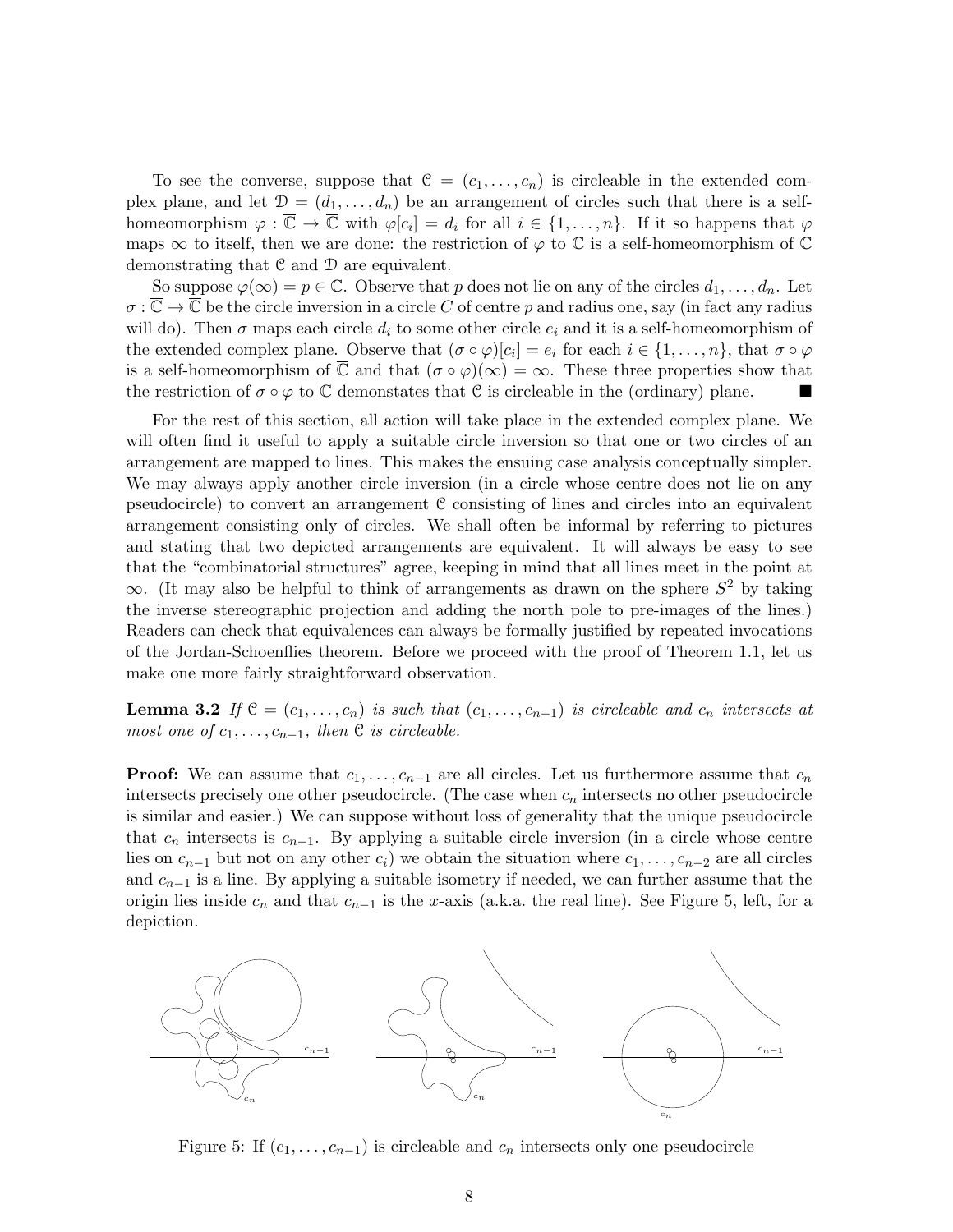Let  $A \subseteq [n-2]$  be such that  $c_i$  lies inside  $c_n$  for  $i \in A$  and  $c_i$  lies outside  $c_n$  when  $i \notin A$ . If we apply a dilation by a small enough  $\lambda_1 > 0$  to all  $c_i : i \in A$  and a dilation by a large enough  $\lambda_2 > 0$  to all  $c_i : i \notin A$ , then we can ensure that  $c_i$  is contained in a disk of radius 1/2 around the origin for  $i \in A$ , while  $c_i$  does not intersect the disk of radius 2 for  $i \in [n-2] \setminus A$ . (We leave  $c_{n-1}$  and  $c_n$  intact.) This way we have an arrangement that is equivalent to the original such that  $c_1, \ldots, c_{n-2}$  are circles and  $c_{n-1}$  is a line. See Figure 5, middle, for a depiction. It is now clear that we can replace  $c_n$  by the unit circle and still have an equivalent arrangement (see Figure 5, right). Applying a circle inversion in a circle with centre not on any  $c_i$  gives the sought arrangement of circles and concludes the proof.

**Proof of Theorem 1.1:** We first prove the theorem for simple pseudocircle arrangements, and later extend it to general pseudocircle arrangements.

Let  $\mathcal{C} = (c_1, \ldots, c_n)$  be a simple arrangement of pseudocircles on the extended complex plane with  $n \leq 4$ . By Lemma 3.2, C is circleable if  $n \leq 2$ . Let us now consider the case  $n = 3$ . We may assume  $c_1$  and  $c_2$  meet, because otherwise each of them intersects at most one other pseudocircle, and we are done by Lemma 3.2. By the above, we can apply a homeomorphism of the extended complex plane, to arrive at an arrangement equivalent to  $\mathcal C$  where both  $c_1, c_2$ are circles (and  $c_3$  is a general Jordan curve). By applying an inversion in a circle with centre one of the intersection points of  $c_1, c_2$ , we arrive at the situation where both  $c_1, c_2$  are lines. Applying another homeomorphism if necessary, we arrive at the situation where  $c_1$  coincides with the x-axis and  $c_2$  coincides with the y-axis (and  $c_3$  is still a general Jordan curve). If  $c_3$ has the origin in its interior, then  $c_3$  must intersect both the positive and the negative x-axis and both the positive and the negative y-axis. (Recall that two pseudocircles intersect either never or twice.) Clearly, the arrangement must then be equivalent to that in Figure 6, left.



Figure 6: Two pseudocircle arrangements with  $n = 3$ .

Otherwise,  $c_3$  does not contain the origin and it intersects either the positive x-axis twice or the negative x-axis twice, and similarly for the y-axis. We can assume without loss of generality that  $c_3$  intersects the positive x-axis and the positive y-axis twice. But now C is equivalent to the arrangement in Figure 6, right.

This proves the statement for simple pseudocircle arrangements on at most three curves. Let us thus consider the case when  $n = 4$ . Again by Lemma 3.2, we can assume that each pseudocircle intersects at least two others.

Our first main case in considering simple  $C$  is that each pseudocircle intersects exactly two others. Without loss of generality we can assume  $c_1$  does not intersect  $c_3$  and  $c_2$  does not intersect  $c_4$ . By the above,  $(c_1, c_2, c_3)$  is circleable. Arguing as before, we can apply a self-homeomorphism of  $\mathbb C$  that sends  $c_1$  to the x-axis,  $c_2$  to the y-axis and  $c_3$  to a circle. Hence up to symmetries, the arrangement now looks as in Figure 7, left; and it is clearly circleable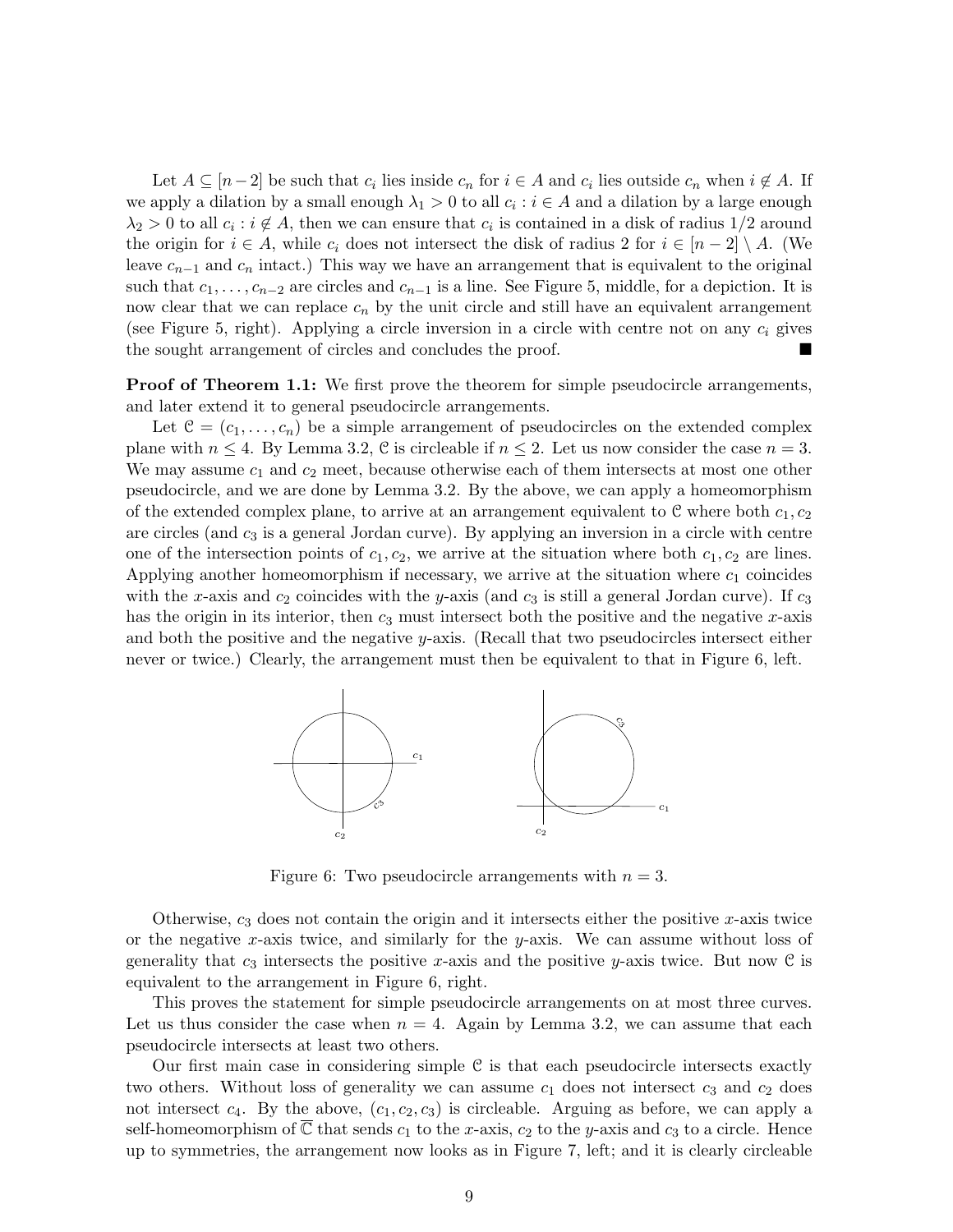(see Figure 7, right).



Figure 7: An arrangement of four pseudocircles in which each pseudocircle intersects exactly two others.

Our second main case is that at least one pseudocircle intersects all three others, while some pseudocircle intersects only two others. Note that there are exactly two pseudocircles intersecting all others and two intersecting exactly two others. Without loss of generality, we can assume  $c_3, c_4$  do not intersect, while  $c_1, c_2$  intersect each other as well as both of  $c_3, c_4$ . Let us first assume that  $c_4$  separates the two intersection points of  $c_1, c_2$  (i.e. one of the two intersection points lies inside  $c_4$  and the other outside  $c_4$ ). By the previous cases, we can assume  $c_1, c_2, c_3$  are circles. Applying a circle inversion if needed, we can further assume that  $c_3$  is not contained inside  $c_4$ . We can now replace  $c_4$  by a small circle  $c'_4$  that lies within  $c_4$  and contains the relevant intersection point of  $c_1, c_2$ , to obtain an arrangement of circles equivalent to  $C$  (see Figure 8).



Figure 8: When  $c_4$  separates the two intersection points of  $c_1$ ,  $c_2$  and  $c_4$  does not intersect  $c_3$ .

By symmetry, we are also done if  $c_3$  separates the two intersection points of  $c_1, c_2$ . Let us therefore consider the case that neither  $c_3$  nor  $c_4$  separate the two intersection points of  $c_1, c_2$ . Note that the pseudocircle arrangement  $(c_1, c_2, c_3)$  must necessarily be equivalent (in the extended plane) to the arrangement on the right of Figure 6. By applying a suitable circle inversion, we see that this arrangement is equivalent to the one shown in Figure 9, left. (We have refrained from drawing it as a circle arrangement in this figure to avoid the figure getting too "cramped".)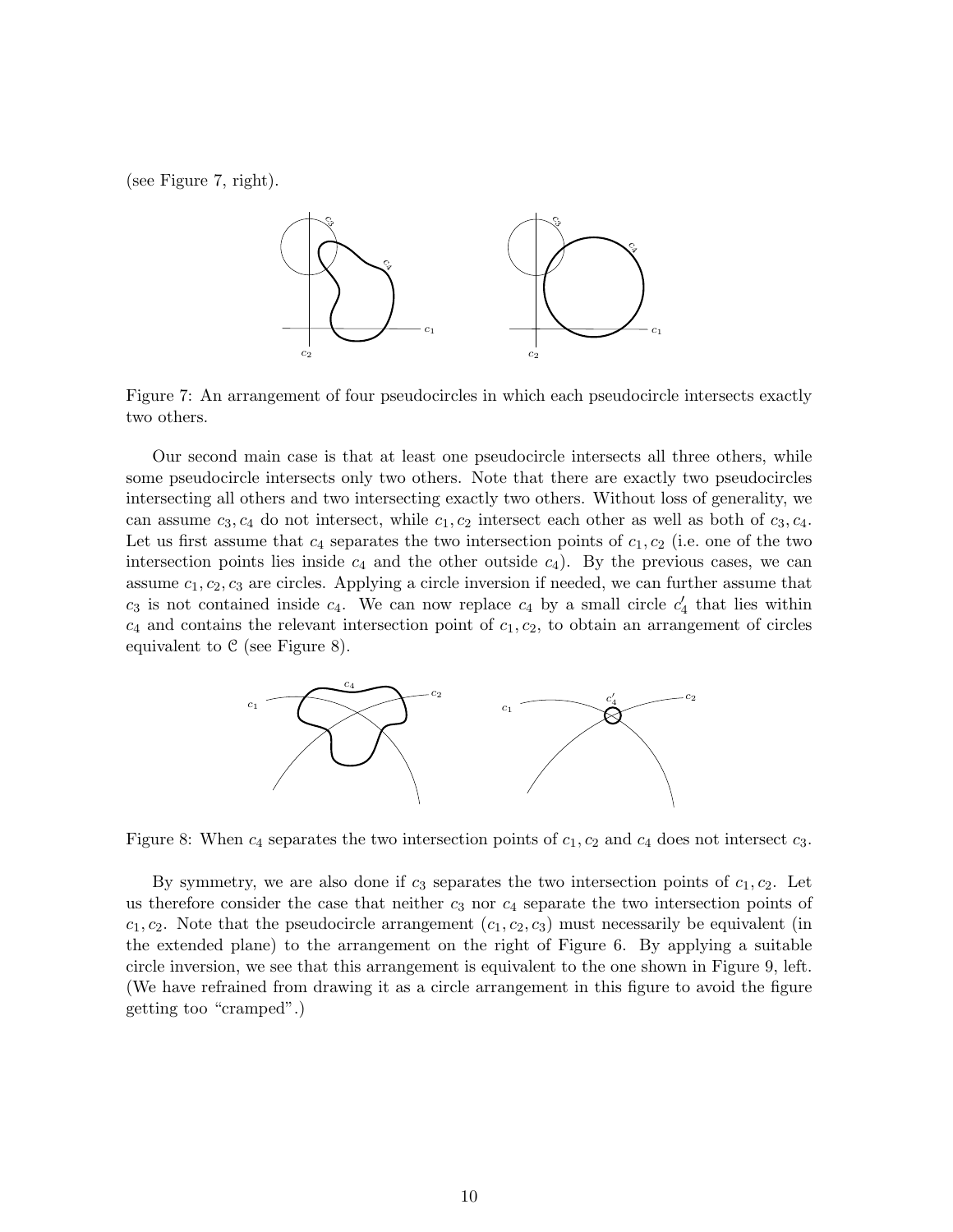

Figure 9: The situation where  $(c_1, c_2, c_3)$  is equivalent to Figure 6, right.

First we suppose that  $c_4$  intersects some segment of this arrangement exactly once. Then this segment must be one of the segments labelled  $a, a', b, b', c, c'$  in Figure 9, left, because if  $c_4$  hits one of the other segments exactly once, then it will separate the intersection points of  $c_1, c_2$  or  $c_1, c_3$  or  $c_2, c_3$  (here we use that if  $c_4$  crosses some segment exactly once then the two endpoints of the segment are in different components of  $\mathbb{C} \setminus c_4$ ). Hence, if  $c_4$  intersects a segment other  $a, a', b, b', c, c'$  exactly once, then we will be done either by a previous case or by contradiction — if  $c_4$  separates the intersection points of  $c_1, c_3$  or  $c_2, c_3$ , then it intersects  $c_3$ . Let F be the 4-face whose boundary contains  $a, a'$ . Since  $c_4$  intersects the boundary of F an even number of times,  $c_4$  intersects a exactly once if and only if it intersects  $a'$  exactly once. Similarly  $c_4$  intersects b exactly once if and only if it intersects b' exactly once; and  $c_4$  intersects c exactly once if and only if it intersects  $c'$  exactly once. By considering the triangular faces abc and  $a'b'c'$ , we see that, similarly, if  $c_4$  intersects one of  $a, b, c$  exactly once, then it intersects precisely two of them exactly once. And, if  $c_4$  intersects one of  $a', b', c'$  exactly once, then it intersects precisely two of them exactly once. It follows that, if  $c_4$  intersects some segment exactly once, then the situation must be as in Figure 9, middle. It is then easily seen that the arrangement C is equivalent to an arrangement of circles (see Figure 9, right).

We can thus assume that  $c_4$  intersects every segment of the arrangement  $(c_1, c_2, c_3)$  an even number of times. (Yet  $c_4$  does not intersect  $c_3$ , and  $(c_1, c_2, c_3)$  is equivalent to Figure 9, left.) Note that, since  $c_4$  does not intersect  $c_3$  and it intersects both  $c_1$  and  $c_2$ , we must have that it in fact intersects exactly two segments. There must be a face F of the arrangement  $(c_1, c_2, c_3)$ such that  $c_4$  intersects two of its bounding segments. If these segments are consecutive on  $F$ , then we can replace  $c_4$  by a sufficiently small circle, close to the point where the segments meet, similar to what we did in Figure 8. If  $c_4$  intersects two segments of F that are not consecutive, then  $F$  must be a 4-face, and the situation must be as in Figure 10, left. It is easily seen that in this case we can find an equivalent arrangement of circles (see Figure 10, right).



Figure 10: The situation where  $(c_1, c_2, c_3)$  is as in Figure 6, right, and  $c_4$  intersects two segments that bound a 4-face.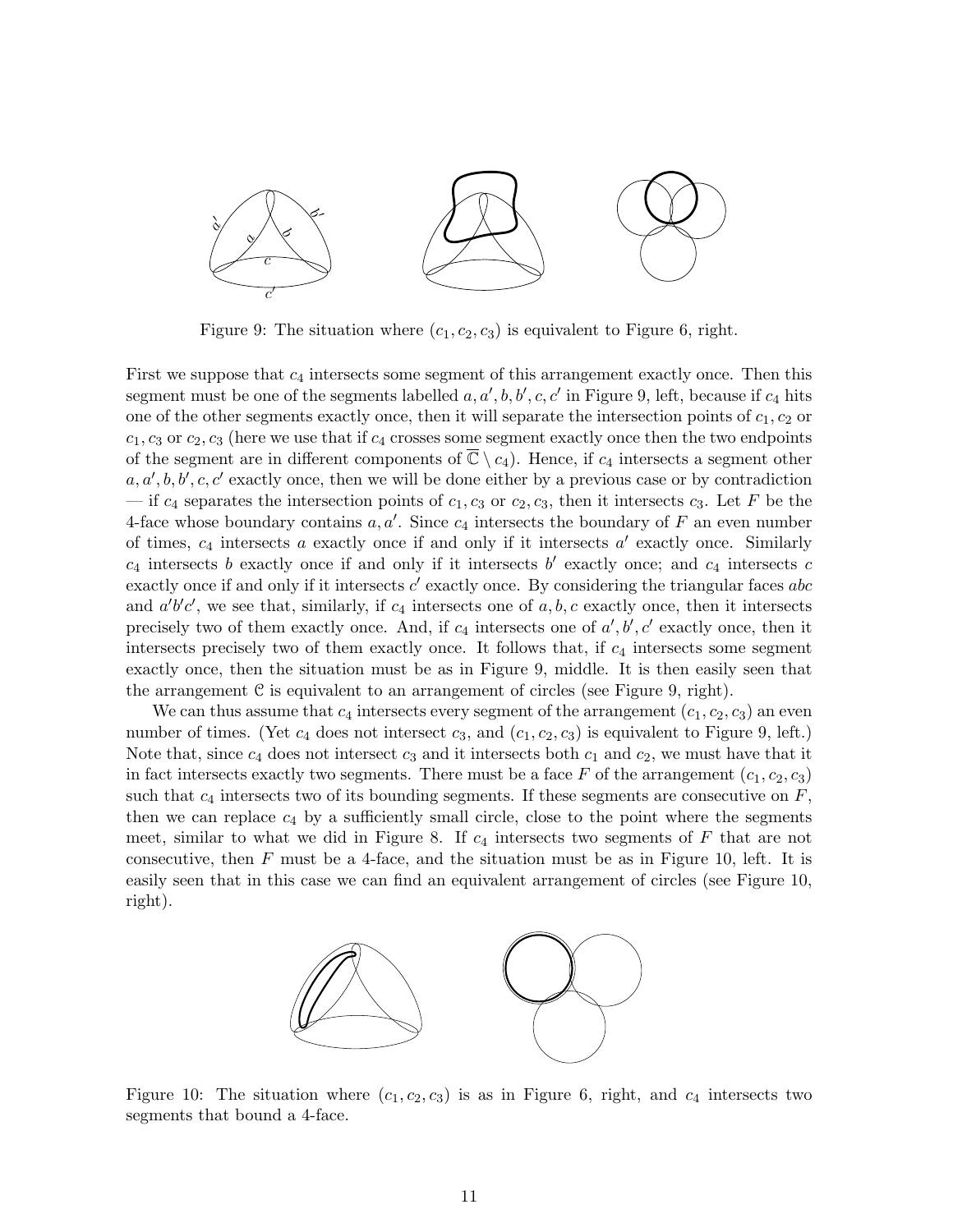This concludes the analysis of the second main case. Our last main case for considering when C is simple is that every pair of pseudocircles intersect. We first assume that  $(c_1, c_2, c_3)$ is as in Figure 6, left. If  $c_4$  surrounds the origin (i.e. it separates the origin from the point  $\infty$ ), then it must intersect both the positive and the negative x-axis, and both the positive and the negative y-axis. Figure 11 shows the possible positions of these intersection points with respect to  $c_3$  (up to obvious symmetries).



Figure 11: The situation where  $(c_1, c_2, c_3)$  is as in Figure 6, left, and  $c_4$  surrounds the origin.

In the first case,  $c_4$  must intersect some segment of  $c_3$  twice. By symmetry we can assume it is the north-east segment. In the second case, the position of the intersection points with  $c_1, c_2$  forces  $c_4$  to intersect  $c_3$  in its north-west and north-east segments. Since  $c_4$  can intersect  $c_3$  at most twice, it is easily seen that the third option in Figure 11 in fact cannot occur. In the fourth case,  $c_4$  necessarily intersects  $c_3$  in its north-west and south-east segments. Observe that in the fifth case, if we apply a circle inversion in a circle with center the origin then we arrive at a situation equivalent to the second case (up to relabelling). Similarly, the sixth case is equivalent to the first case. Figure 12 shows that in the first, second and fourth cases the arrangement  $C$  is circleable.



Figure 12: The arrangements of the first, second and fourth situations in Figure 11 correspond to circleable arrangements.

Let us thus assume that  $(c_1, c_2, c_3)$  is as in Figure 6, left,  $c_4$  intersects all three other pseudocircles, and it does not separate the two intersection points of  $c_1, c_2$  (which is the same as separating the origin from  $\infty$  in the arrangement of Figure 6, left). Let us observe that if  $c_4$ intersects some segment of the arrangement  $(c_1, c_2, c_3)$  exactly once, then it separates the two intersection points of a pair of pseudocircles. (Note that the arrangement  $(c_1, c_2, c_3)$  is in fact extremely symmetric.) Hence, if  $c_4$  intersects some segment of the arrangement  $(c_1, c_2, c_3)$ exactly once, then we can relabel pseudocircles and apply a previous case. We can therefore assume  $c_4$  intersects each segment either twice or not at all. There must be some face  $F$  such that two of its sides are intersected by  $c_4$ . Now  $c_4$  either intersects the third side of this face, or it intersects a segment of another face (which must share a side with  $F$ ). Hence, up to symmetry, the situation must be one of those depicted in Figure 13.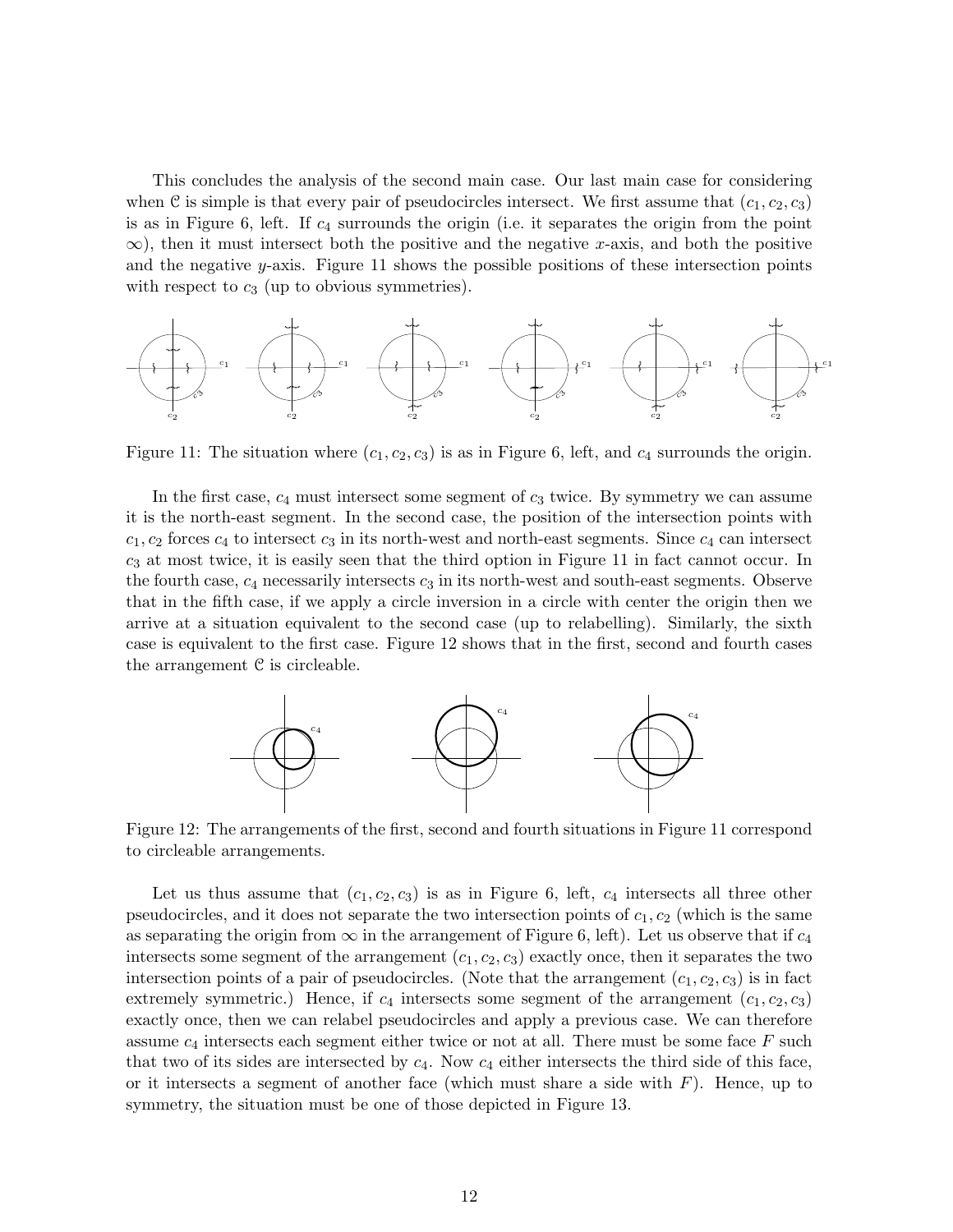

Figure 13: The situations where  $(c_1, c_2, c_3)$  is equivalent to the arrangement in Figure 6, left, and c<sup>4</sup> does not separate any pair of intersection points.

Figure 14 shows that in each of these two cases the arrangement is circleable.



Figure 14: Arrangements of circles corresponding to those in Figure 13.

It thus remains to consider the case when  $(c_1, c_2, c_3)$  is as in Figure 6, right. If  $c_4$  separates the intersection points of  $c_1, c_2$ , then we see that  $(c_1, c_2, c_4)$  is as in Figure 6, left. We can then relabel the arrangement and apply a previous case. So we can assume this is not the case. Similarly, we can assume  $c_4$  does not separate the intersection points of  $c_1, c_3$  or of  $c_2, c_3$ . Note that this in particular implies that each segment bounding a 2-face is intersected an even number of times by  $c_4$ . Hence, if  $c_4$  intersects some segment exactly once, then it is one of the segments  $a, a', b, b', c$  or c' shown in Figure 9, left. Moreover, by earlier arguments, if  $c_4$  intersects such a segment exactly once, then there are precisely four segments that  $c_4$ intersects exactly once; and up to relabelling these segments are  $a, a', b, b'$  in Figure 9. Hence we must be in one of the situations in Figure 15.



Figure 15:  $(c_1, c_2, c_3)$  is as in Figure 6, right,  $c_4$  does not separate any pair of intersection points and c<sup>4</sup> intersects some segment exactly once.

By obvious symmetries, the second and fourth cases in Figure 15 are the same. Similarly, the first, third and fifth cases are also identical (by applying a suitable inversion to switch the inner triangular face and outer triangular face to see the third case is equivalent to the first case). It is thus again easy to see that in both cases there is an equivalent arrangement of circles (see Figure 16).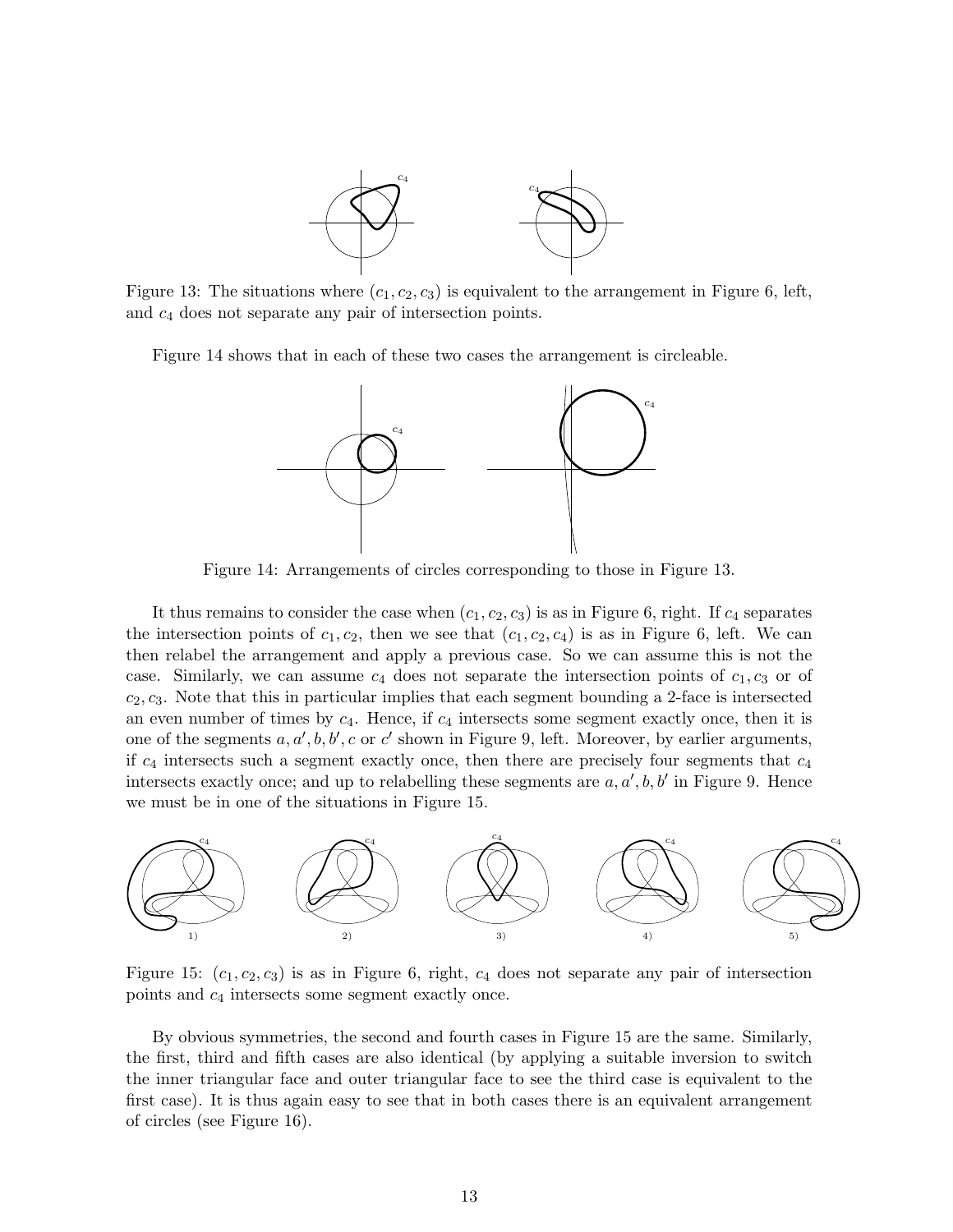

Figure 16: The arrangements of Figure 15 are circleable.

Hence we can assume that  $c_4$  intersects each segment of  $(c_1, c_2, c_3)$  either zero or two times (and  $(c_1, c_2, c_3)$  is as in Figure 6, right, and every two pseudocircles intersect). There must be some face  $F$  such that  $c_4$  intersects two of its sides. If  $F$  is a 2-face then, up to symmetry, the situation must be as in Figure 17, left.



Figure 17: The arrangement  $(c_1, c_2, c_3)$  is as in Figure 6, right, and  $c_4$  intersects two sides of a 2-face.

If we perform a circle inversion in the point  $p$  labelled in the figure, then we get a situation as in Figure 17, middle, and this is again easily seen to be circleable (see Figure 17, right).

Let us now suppose F is a 3-face. If  $c_4$  intersects all three sides of F, then the situation must be as in Figure 18, left. (Recall that by a suitable circle inversion we can make any face the outer face.)



Figure 18: The arrangement  $(c_1, c_2, c_3)$  is as in Figure 6, right, and  $c_4$  intersects all three sides of a 3-face.

It is again easy to see C is circleable (see Figure 18, right). If, on the other hand,  $F$  is a 3-face and  $c_4$  intersects exactly two of its sides, then up to symmetry the situation is as in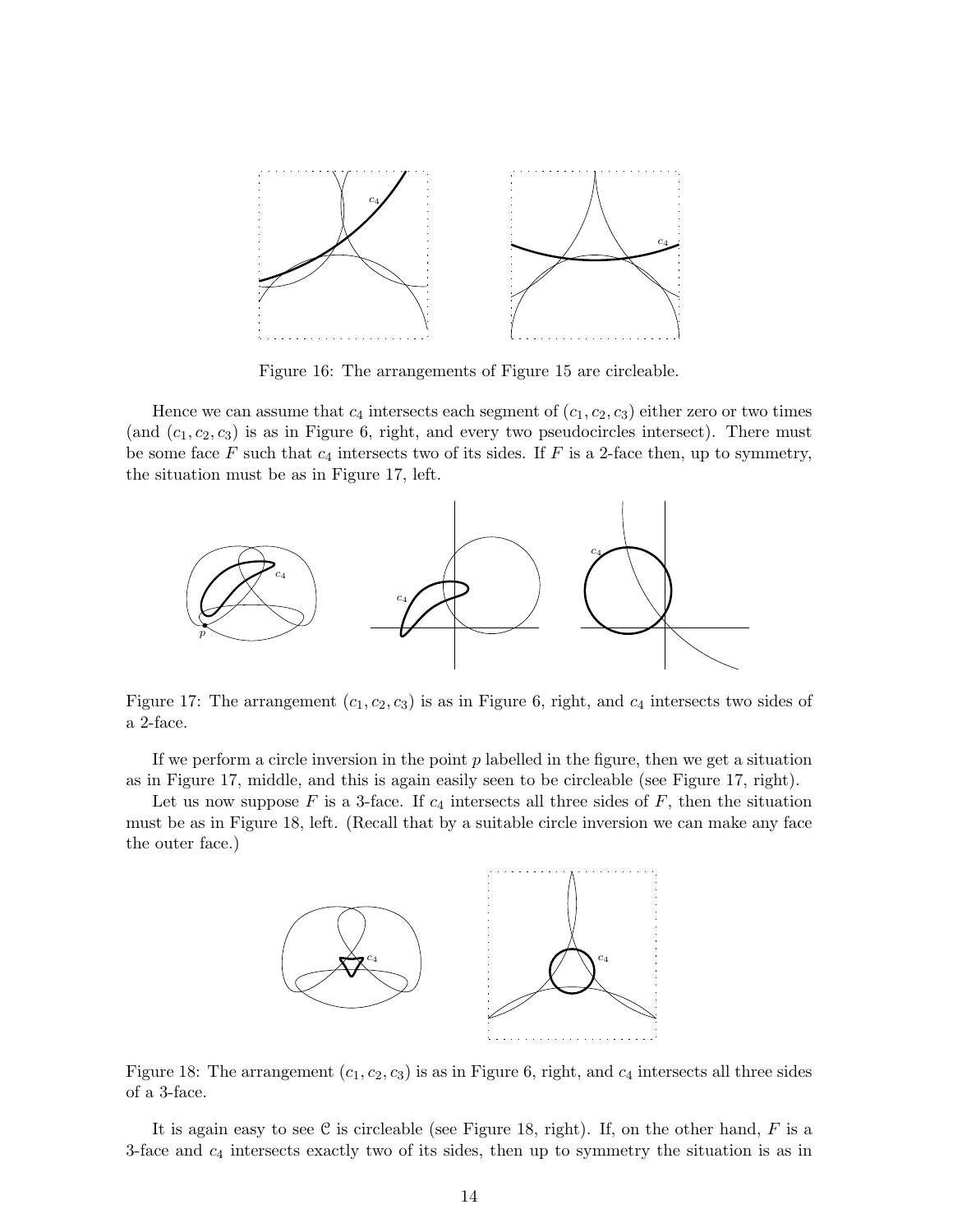Figure 19, left.



Figure 19: The arrangement  $(c_1, c_2, c_3)$  is as in Figure 6, right, and  $c_4$  intersects two sides of a 3-face.

If we perform a circle inversion in a circle with centre the point labelled  $p$  in Figure 19, left, then we obtain a situation as in Figure 19, middle, and it again easy to see that  $\mathcal C$  is circleable (see Figure 19, right).

Let us then assume that F is a 4-face. If  $c_4$  intersects the sides of a 2-face or 3-face twice, then we are done. Hence it remains to consider the case when  $c_4$  intersects three sides of  $F$ . In that case, up to symmetry the situation is as in Figure 20, left, and the arrangement is easily seen to be circleable (see Figure 20, right).



Figure 20: The arrangement  $(c_1, c_2, c_3)$  is as in Figure 6, right, and  $c_4$  intersects three sides of a 4-face.

This concludes our case analysis for the case when  $\mathcal C$  is simple. It remains to consider the case that  $\mathcal C$  is not simple. In this case, there must be a point p common to at least three pseudocircles. Let us first assume that  $p$  lies on all of the pseudocircles. If we perform an inversion in a circle with centre p, then we in fact get a pseudoline arrangement  $\mathcal L$  on at most four lines. By the result of Goodman and Pollack [11],  $\mathcal{L}$  is equivalent to a line arrangement  $\mathcal{L}'$ . Performing an inversion in a circle with centre not on any line of  $\mathcal{L}'$  yields a circle arrangement  $\mathcal{C}'$  that is equivalent to  $\mathcal{C}$ .

Let us thus assume that  $n = 4$ , that there is a point p common to three pseudocircles, but that there is no point common to all four pseudocircles. We can assume without loss of generality that p lies on  $c_1, c_2, c_3$ . Applying a circle inversion to an arrangement in which  $c_1, c_2, c_3$  are circles and  $c_4$  is a general Jordan curve (such an arrangement exists by the last argument), we obtain a situation where  $c_1, c_2, c_3$  are lines and  $c_4$  is a Jordan curve.

Let us first assume that  $c_1, c_2, c_3$  have another point q in common, which implies that the corresponding line arrangement is the unique non-simple line arrangement of three lines. Then, depending on whether  $c_4$  separates p and q, whether it intersects only two other pseu-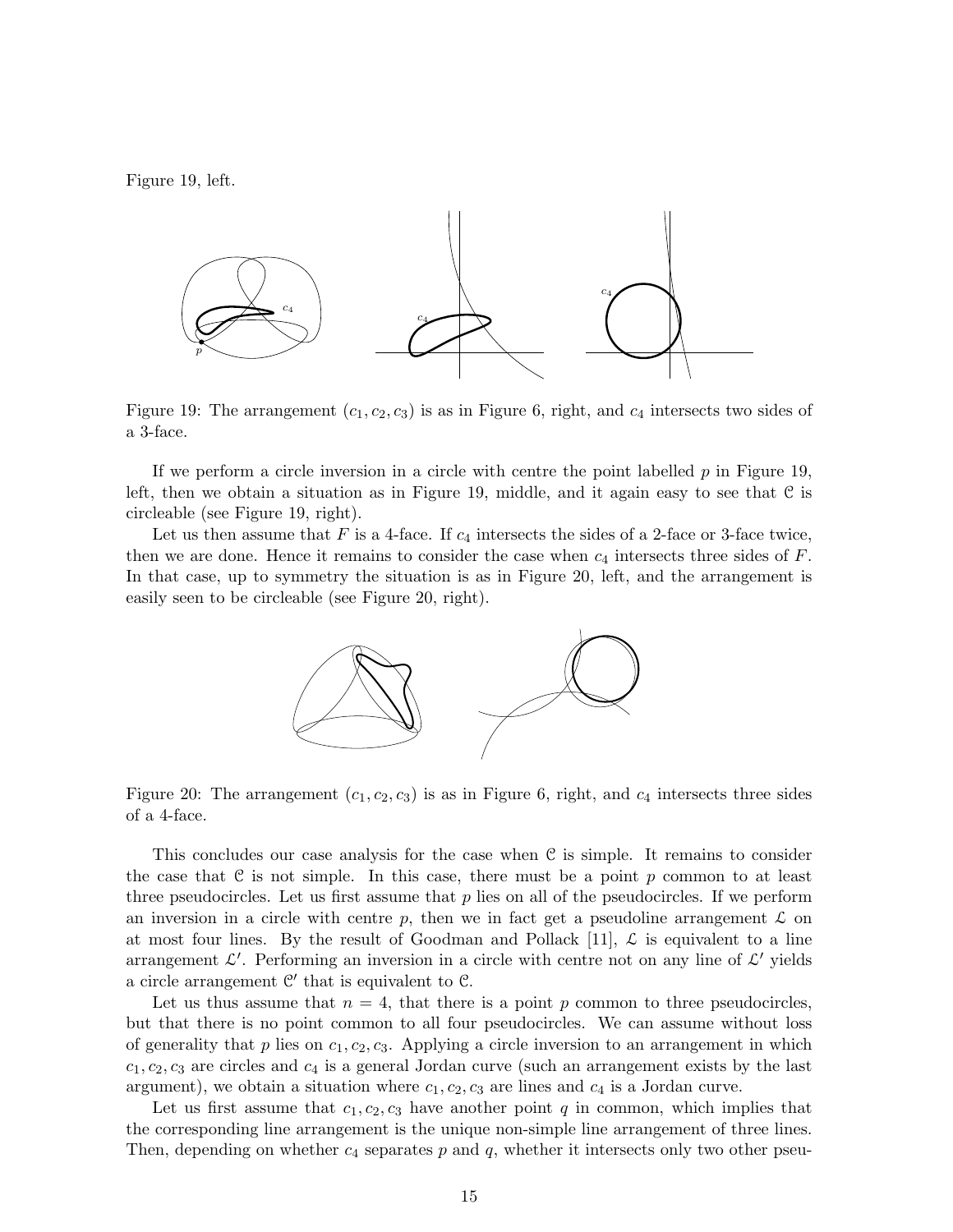dolines, or whether it does not separate  $p, q$  but intersects the other three pseudolines, the arrangement must be equivalent (up to relabelling and symmetries) to one of the arrangements in Figure 21, and hence is circeable.



Figure 21: The curves  $c_1, c_2, c_3$  have two points in common.

Let us therefore assume that p is the only point common to  $c_1, c_2, c_3$ , (so that the corresponding line arrangement is the unique simple line arrangement on three lines). If furthermore  $c_4$  intersects only two other curves, then the arrangement must clearly be equivalent (up to relabeling and symmetries) to one of the arrangements in Figure 22.



Figure 22: The curves  $c_1, c_2, c_3$  have exactly one point in common, and  $c_4$  intersects two of them.

If  $p$  is the only point common to  $c_1, c_2, c_3$  and  $c_4$  has at least one of the three intersection points of the lines in its interior, then the arrangement must be equivalent (up to relabeling and symmetries) to one of the arrangements in Figure 23, and hence it is clearly circleable.



Figure 23: The curves  $c_1, c_2, c_3$  have exactly one point in common, and  $c_4$  intersects three of them and has at least one of the three intersection points in its interior.

Finally, let us assume p is the only point common to  $c_1, c_2, c_3$ , that  $c_4$  intersects all three other pseudolines and that  $c_4$  does not have any of the three intersection points of the corresponding lines in its interior. Then, up to relabelling and symmetries, the situation must be as in one of the four cases in the top row of Figure 24. Hence the arrangement is circleable as well (Figure 24, bottom row).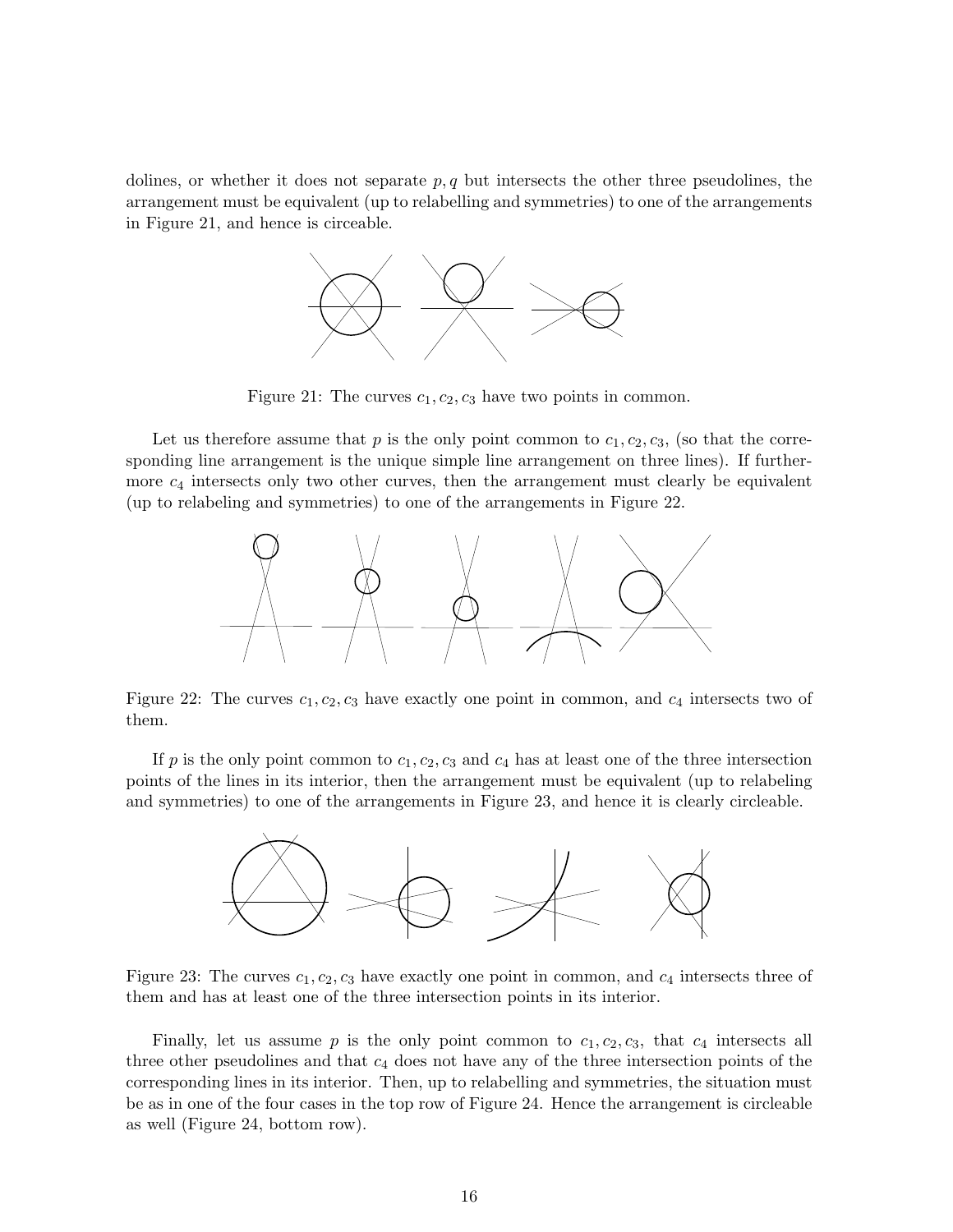

Figure 24: The curves  $c_1, c_2, c_3$  have exactly one point in common, and  $c_4$  intersects three of them and has none of the three intersection points in its interior.

This concludes our (lengthy) case analysis, and proves that every pseudocircle arrangement on at most four pseudocircles is circleable.

# 4 A counterexample to the folklore conjecture

Before starting with the proof of Theorem 1.4, let us clarify the construction of the arrangement  $C = (c_1, \ldots, c_{346})$  depicted in Figure 2. We start by taking the five curves  $c_1, \ldots, c_5$  from Figure 1 and overlay the curves of the arrangement  $\mathcal{H} = (c_6, \ldots, c_{346})$  shown in Figure 25, left. The curves from  $\mathcal H$  are placed in such a way that each of the initial five curves does not



Figure 25: The arrangement  $H$  of convex pseudocircles and its intersection graph  $H$ .

intersect the unbounded face of  $H$ , and for each of the 8-faces of  $H$ , the corresponding eight curves intersect zero, one or two of  $c_1, \ldots, c_5$  in one of the ways drawn in Figure 26. This concludes our description of the construction of C.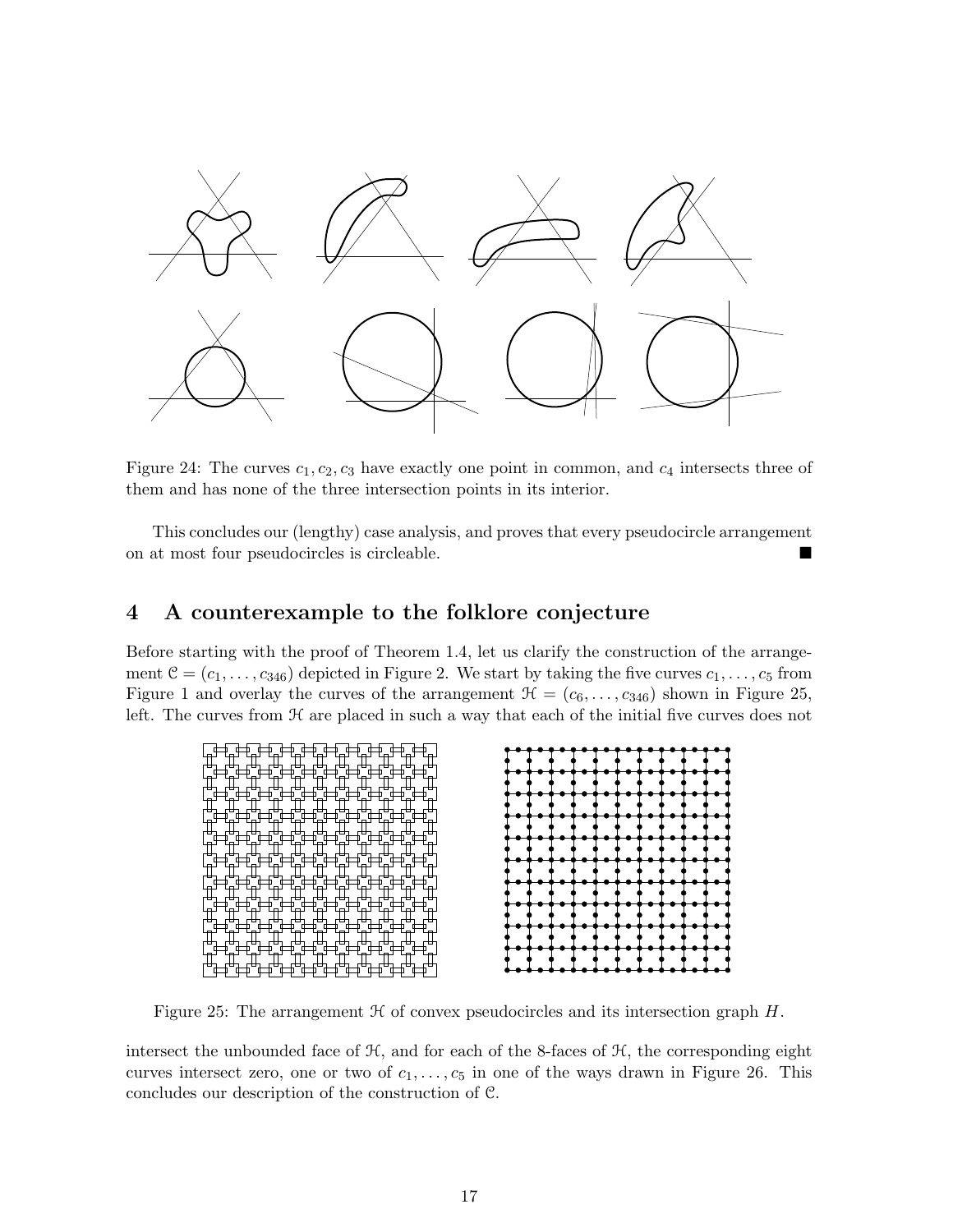

Figure 26: The different ways (up to rotation and reflection) in which the five initial pseudocircles may intersect the pseudocircles corresponding to an 8-face of H.

The proof of Theorem 1.4 amounts to showing, under the assumption that C can be realised as the intersection graph of a list of circles, that the pseudocircle arrangement of Figure 1 is circleable, a contradiction. The proof also relies on the following observation, the proof of which is a straightforward perturbation argument. Nevertheless, we include this argument for completeness.

**Lemma 4.1** Every graph that is an intersection graph of a list of circles is also the intersection graph of a simple arrangement of circles.

**Proof:** For notational convenience, let us denote by  $S(p,r)$  the circle with centre p and radius r. We will make use of the following three straightforward observations.

- (i) If  $|S(p,r) \cap S(q,s)| = 0$ , then there exists  $\varepsilon > 0$  such that  $|S(p',r') \cap S(q,s)| = 0$  for all  $r' \in (r - \varepsilon, r + \varepsilon)$  and  $p' \in B(p, \varepsilon)$ .
- (ii) If  $|S(p,r) \cap S(q,s)| = 2$ , then there exists  $\varepsilon > 0$  such that  $|S(p',r') \cap S(q,s)| = 2$  for all  $r' \in (r - \varepsilon, r + \varepsilon)$  and  $p' \in B(p, \varepsilon)$ .
- (iii) If  $|S(p,r) \cap S(q,s)| = 1$  and  $r \leq s$ , then there exists  $\varepsilon > 0$  such that  $|S(p,r') \cap S(q,s)| = 2$ for all  $r' \in (r, r + \varepsilon)$ .

Let us fix a graph  $G$  that is an intersection graph of a list of circles. For every list  $\mathcal{D} = (d_1, \ldots, d_n)$  of circles that has G as its intersection graph, let us say that index i is good if  $d_i$  is not tangent to any other circle of  $\mathcal{D}$ , and no point of  $d_i$  lies on three or more circles of D. If i is not good, then we call it bad. Let bad $(\mathcal{D})$  denote the number of bad indices in  $\mathcal{D}$ .

Now let  $\mathcal{D} = (d_1, \ldots, d_n)$  be an arbitrary list of circles with intersection graph G, and suppose bad $(\mathcal{D}) > 0$ . Let  $p_i$  be the centre of  $d_i$  and  $r_i$  its radius. For now, let us assume that  $d_1, \ldots, d_n$  are all distinct (i.e.  $(p_i, r_i) \neq (p_j, r_j)$  if  $i \neq j$ ). We can assume without loss of generality that the labelling is such that  $r_1 \leq r_2 \leq \cdots \leq r_n$ .

Let  $i \in \{1, \ldots, n\}$  be the maximal index such that each of  $d_1, \ldots, d_i$  are good. (So in particular  $d_{i+1}$  is bad.)

By observations (i)–(iii) above, there exists  $\varepsilon > 0$  such that  $S(p_{i+1}, r)$  intersects precisely the same subset of  $d_1, \ldots, d_i, d_{i+2}, \ldots, d_n$  as  $d_{i+1}$  does for all  $r \in [r_{i+1}, r_{i+1} + \varepsilon)$ . We can therefore also choose  $r' \in [r_{i+1}, r_{i+1} + \varepsilon)$  such that the circle  $d'_{i+1} := S(p_{i+1}, r')$  intersects the same set of circles as  $d_{i+1}$ , is not tangent to any of the other circles, and does not pass through the intersection points of any pair of the other circles. Hence the list  $\mathcal{D}'$  :=  $(d_1, \ldots, d_i, d'_{i+1}, d_{i+2}, \ldots, d_n)$  of circles has intersection graph G and bad $(\mathcal{D}') <$  bad $(\mathcal{D})$ .

Clearly, after finitely many iterations of this procedure, we arrive at a list  $\mathcal{D}'$  of circles with intersection graph G and bad $(\mathcal{D}') = 0$ . In other words,  $\mathcal{D}'$  is the sought arrangement of circles with intersection graph G.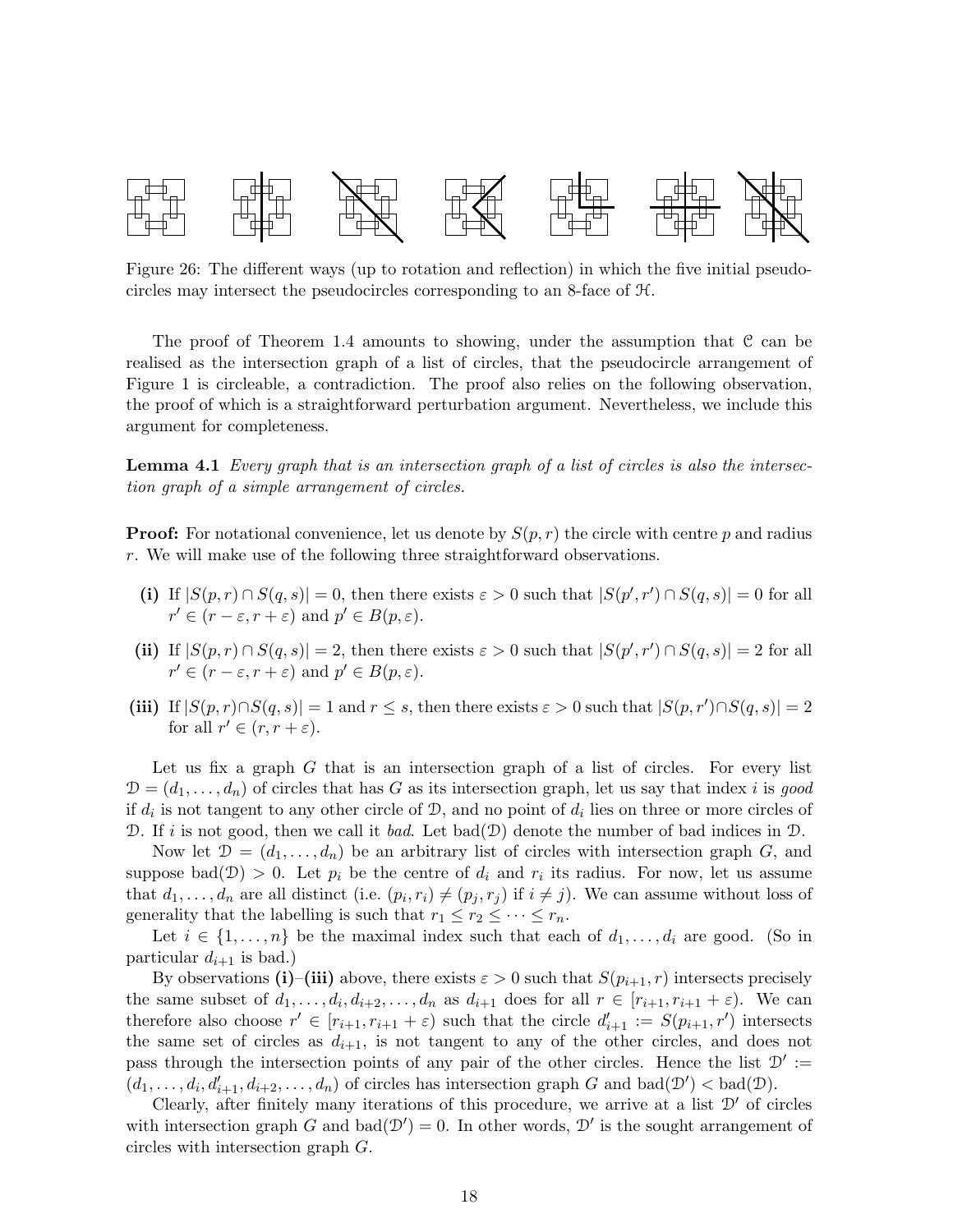This proves the lemma in the case when all circles in the initial list are distinct. Otherwise, we first remove duplicates, apply the above argument to the thinned list, and then use (i) and  $(ii)$  to replace the duplicates, but each with a centre  $p$  that is distinct from the centres of all the other circles.

We are now ready for the proof of Theorem 1.4.

**Proof of Theorem 1.4:** Let us denote the intersection graph of  $C$  by  $G$ , with vertex set  $\{1,\ldots,346\}$ . Let H be the subgraph of G corresponding to  $\mathcal H$ . (Observe that H can also be obtained by taking the  $11\times11$ -grid and subdividing each edge. A planar embedding of H is given in Figure 25, right.)

Aiming for a contradiction, suppose that  $\mathcal{D} = (d_1, \ldots, d_{346})$  is a list of circles whose intersection graph is G. By Lemma 4.1, we may assume without loss of generality that  $D$  is also a simple arrangement of circles. For notational convenience, let  $p_i$  denote the centre of  $d_i$  and let  $r_i$  denote its radius, and let us set  $\mathcal{H}':=(d_6,\ldots,d_{346})$ . Observe that H has the following property:

• for every three distinct vertices  $u, v, w$  of H, there is a uv-path P in  $H \setminus w$  such that no internal vertex of  $P$  is adjacent to  $w$ .

This implies that there cannot be three distinct indices  $i, j, k \in \{6, \ldots, 346\}$  such that  $d_j$  is in the interior of  $d_i$  and  $d_k$  is outside of  $d_i$ . (Otherwise, if  $i_1 \ldots i_m$  is a jk-path in H that avoids i, then one of the circles  $d_{i_1}, \ldots, d_{i_m}$  will intersect  $d_i$ , a contradiction.) Thus, if there is at least one circle of  $\mathcal{H}'$  in the interior of circle  $d_i$ , then every other circle of  $\mathcal{H}'$  either intersects  $d_i$  or is in its interior. It follows that, by applying a suitable circle inversion if needed, we can assume that no  $d_i$  has another  $d_j$  in its interior (with  $i, j \in \{6, \ldots, 346\}$ ).

For  $i \in \{6, \ldots, 346\}$ , let  $D_i := B(p_i, r_i)$  be the (open) disk with centre  $p_i$  and radius  $r_i$ (i.e. the boundary of  $D_i$  is  $d_i$ ). Observe that

 $D_i \cap D_j \neq \emptyset$  if and only if  $d_i \cap d_j \neq \emptyset$  for all pairs  $i, j \in \{6, \ldots, 346\}.$ 

In other words, we may consider  $\mathcal{H}'$  as a realisation of H as an intersection graph of disks.

Since H is triangle-free and has minimum degree two, the points  $p_i$  together with the line segments  $[p_i, p_j]$  for  $ij \in E(H)$  constitute a straight-line embedding of H (see for instance Lemma 5.2 of [19]). Observe that, as  $H$  is a subdivision of a 3-connected planar graph, it also follows from Whitney's unique embeddability theorem that every two embeddings of H are equivalent. In fact, as we will now see, something even stronger is true.

**Claim 4.2** The arrangements of pseudocircles  $\mathcal{H}'$  and  $\mathcal{H}$  are equivalent in the extended complex plane.

Proof of Claim 4.2: Consider the rotation system corresponding to the straight-line embedding of  $H$  we have obtained. By Lemma 2.2, we know that it is equivalent to the rotation system provided by the embedding in Figure 25, right. Applying a reflection if needed, we can assume that the two rotation systems are in fact identical. (And clearly D still has all the properties we assumed and derived until now.)

Let us now fix  $i \in \{6, \ldots, 346\}$  and suppose that i is adjacent to four neighbours in H. (In other words,  $c_i$  is one of the square boxes not touching the outer face of  $\mathcal{H}$ .) Let  $i_1, i_2, i_3, i_4$ denote the four neighbours of i. Without loss of generality, they appear in this order in the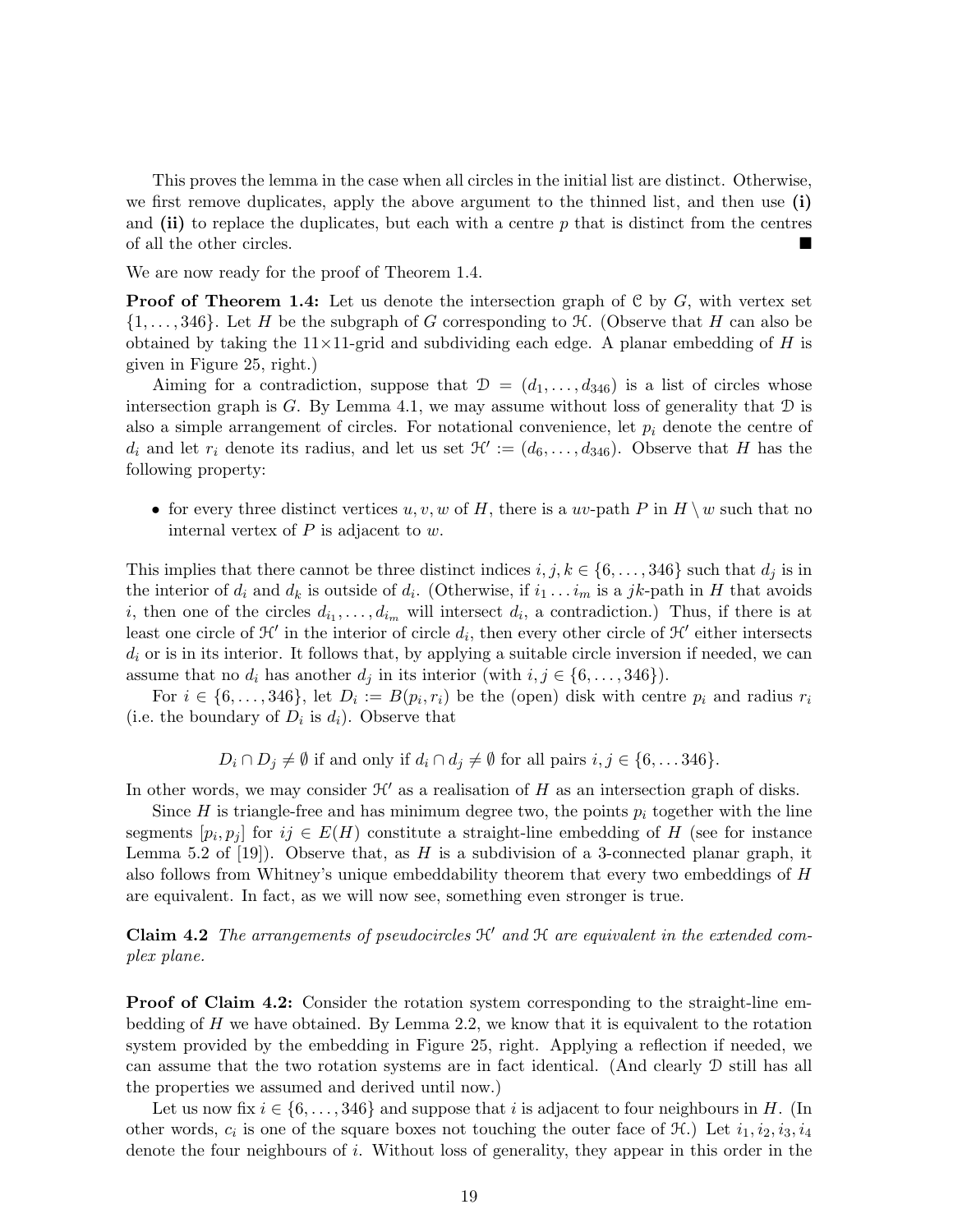cyclic permutation of i. Since the rotation systems agree,  $d_i$  intersects each of  $d_{i_1}, \ldots, d_{i_4}$ twice, and H is triangle free, we see that there is also a straightforward correspondence between the intersection points and segments in our arrangement  $\mathcal{H}'$  and those in  $\mathcal{H}$ . See Figure 27. (For  $j \in \{1, 2, 3, 4\}$ , let  $p_{(i,i_j)}^1, p_{(i,i_j)}^2$  be the two intersection points of  $c_i$  and  $c_{i_j}$ ,



Figure 27: The pseudocircles  $c_i, c_{i_1}, c_{i_2}, c_{i_3}, c_{i_4}$  (left), the corresponding part of the "canonical" embedding of H from Figure 25 (middle) and the circles  $d_i, d_{i_1}, d_{i_2}, d_{i_3}, d_{i_4}$  (right). On the right we have also drawn the relevant edges of the straight-line embedding of  $H$  that  $\mathcal{H}'$ defines.

and let  $q_{(i,i_j)}^1, q_{(i,i_j)}^2$  be the intersection points of  $d_i$  and  $d_{i_j}$ . Without loss of generality, the labelling is such that  $p_{(i,i_j)}^1$  comes before  $p_{(i,i_j)}^2$  if we go around  $c_i$  in the clockwise direction; and similarly for  $q_{(i,i_j)}^1, q_{(i,i_j)}^2$  and the clockwise order on  $d_i$ . Now observe that the clockwise order of the intersection points on  $c_i$  is  $p_{(i,i_1)}^1$ ,  $p_{(i,i_1)}^2$ ,  $p_{(i,i_2)}^1$ ,  $p_{(i,i_3)}^2$ ,  $p_{(i,i_3)}^1$ ,  $p_{(i,i_4)}^2$ ,  $p_{(i,i_4)}^2$ and on  $d_i$  the clockwise order is  $q_{(i,i_1)}^1$ ,  $q_{(i,i_1)}^2$ ,  $q_{(i,i_2)}^1$ ,  $q_{(i,i_2)}^2$ ,  $q_{(i,i_3)}^1$ ,  $q_{(i,i_4)}^2$ ,  $q_{(i,i_4)}^2$ .) A similar statement holds if  $c_i$  is one of the square boxes on the outer face, so we can indeed label the intersection points of  $H$  and  $H'$  in a consistent way. We can then also label the segments of  $\mathcal H$  and  $\mathcal H'$  such that a segment of  $\mathcal H$  and a segment of  $\mathcal H'$  are labelled the same if and only if their endpoints correspond and they are part of corresponding pseudocircles.

It is easy to see that in this way we have obtained two embeddings of the same planar graph (the "arrangement graph" of  $H$ , whose vertices are the intersection points — not the intersection graph of the pseudocircles) and both embeddings define the same rotation system. It follows by Lemma 2.2 that there is a self-homeomorphism  $\varphi : \overline{\mathbb{C}} \to \overline{\mathbb{C}}$  such that  $\varphi[d_i] = c_i$ for all  $i \in \{6, \ldots, 346\}$ . This proves the claim.

Let  $\varphi : \overline{\mathbb{C}} \to \overline{\mathbb{C}}$  be the self-homeomorphism with  $\varphi[d_i] = c_i$  for all  $i \in \{6, \ldots, 346\}$  provided by the last claim. Let us set  $c'_i := \varphi[d_i]$  for  $i \in \{1, ..., 5\}$ . Then  $\mathcal{C}' := (c'_1, ..., c'_5, c_6, ..., c_{346})$ is an arrangement of pseudocircles equivalent to D (in the extended complex plane), and

$$
c'_i \cap c_j \neq \emptyset \text{ if and only if } c_i \cap c_j \neq \emptyset \text{ for all } i \in \{1, \dots, 5\} \text{ and all } j \in \{1, \dots 346\}. \tag{1}
$$

Our next aim in the proof will be to show that, for every  $i \in \{1, \ldots, 5\}$ , the curve  $c_i'$  intersects precisely the same segments and faces of the arrangement  $\mathcal H$  as  $c_i$ . From this we will then be able to derive that the arrangements  $(c'_1, \ldots, c'_5)$  and  $(c_1, \ldots, c_5)$  are equivalent, which will give us a contradiction since  $(c_1, \ldots, c_5)$  is not circleable by the result of Linhart and Ortner.

Let us thus pick  $i \in \{1, \ldots, 5\}$  and  $j \in \{6, \ldots, 346\}$  such that  $c_i \cap c_j \neq \emptyset$ . We first suppose that  $c_j$  is one of the non-square rectangles of  $\mathcal{H}$ . Let  $j_1, j_2 \in \{6, \ldots, 346\}$  be the two neighbours of j in H. Let b be the segment of  $c_j$  inside  $c_{j_1}$ , let b' be the segment of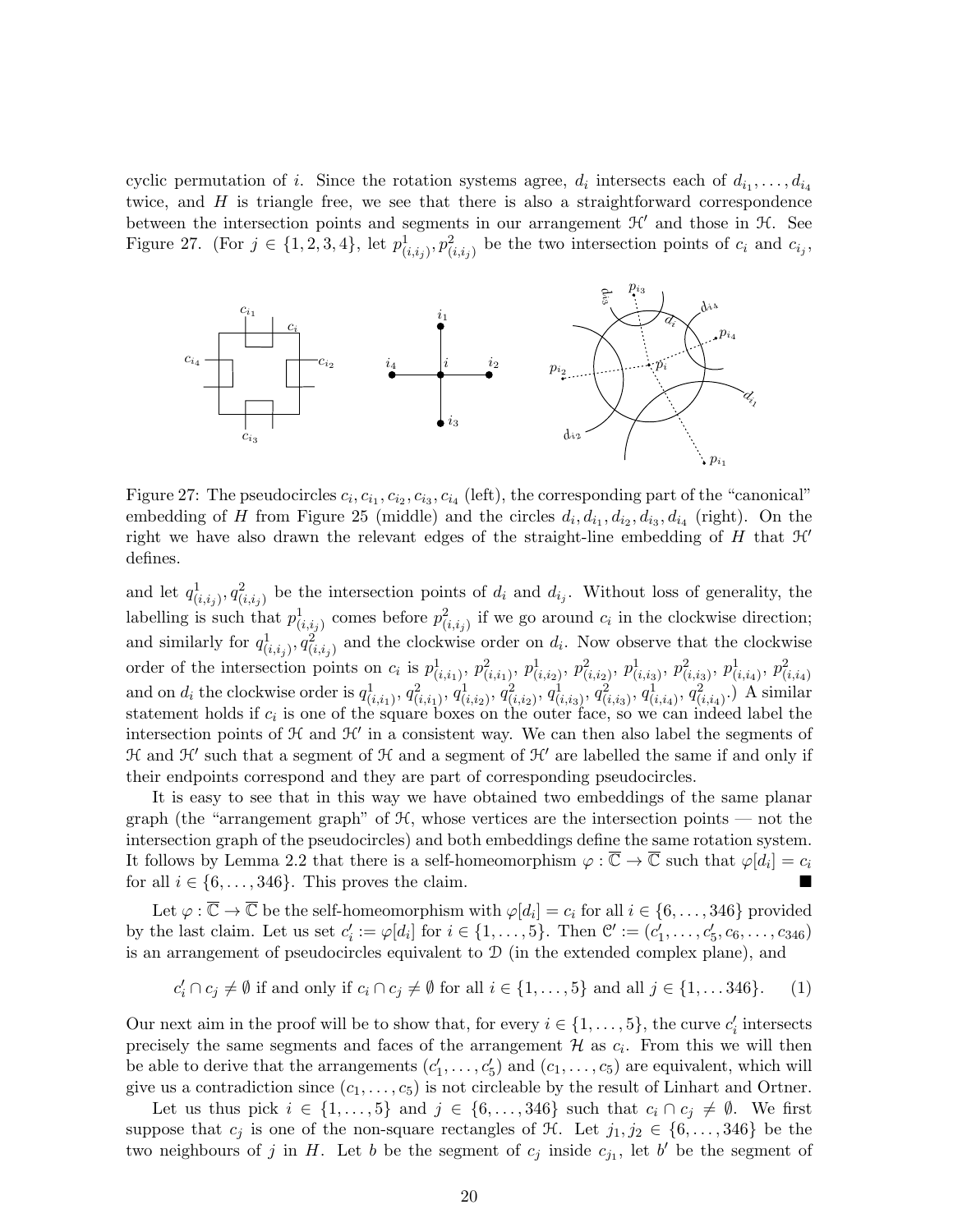$c_j$  inside  $c_{j_2}$ , and let  $a, a'$  be the two other segments (see Figure 28). By the construction



Figure 28: The segments  $a, a', b, b'.$ 

of C,  $c_i$  intersects both of the segments  $a, a'$  exactly once and it does not intersect  $b, b'$  (see Figure 26). We aim to show the same is true for  $c_i'$ .

Let us first note that  $c_i'$  cannot intersect b, since it does not intersect  $c_{j_1}$  but it does intersect some  $c_k$  lying outside  $c_{j_1}$ . Similarly,  $c'_i$  does not intersect b'. Since  $\mathcal{C}'$  is an arrangement of pseudocircles,  $c_i'$  intersects  $c_j$  at exactly two points. Aiming for a contradiction, let us assume that both intersection points lie on  $a$  (and therefore not on  $a'$ ). Let us consider the 8-face  $F$ of  $H$  whose boundary contains  $a$ . Let us first assume that  $c_i$  intersects them as in the second (from left) situation in Figure 26. Let  $\gamma$  be the curve consisting of the segments bounding F, and let  $\gamma'$  be the curve bounding the union of F with the eight rectangles touching F. Let f, f' be the two other segments of these eight rectangles that  $c_i$  intersects. See Figure 29. Observe



Figure 29: The segments  $a, a', f, f'$  and the curves  $\gamma, \gamma'$ .

that  $c_i'$  cannot intersect any of the segments in Figure 29 besides  $a, f, f'$  (otherwise it would intersect a pseudocircle that  $c_i$  does not or it would intersect the inside of a pseudocircle that  $c_i$  does not intersect, both of which are impossible). Since  $c'_i$  intersects pseudocircles that lie outside of  $\gamma'$ , it follows that  $c'_i$  crosses both f and f'. Now recall that two Jordan curves cross an even number times — this is a straightforward consequence of the Jordan curve theorem. Applying this fact to  $\gamma$  and  $\gamma'$ , it follows that  $c'_i$  intersects both f and f' at least twice. In particular,  $c_i'$  intersects some pseudocircle  $c_k$  at least four times, contradicting the fact that  $\mathcal{C}'$  is an arrangement of pseudocircles. For the other case, i.e.  $c_i$  intersects F as in the fifth situation of Figure 26, we obtain a contradiction in a completely analogous way. It thus follows that  $c'_i$  intersects each of  $a, a'$  precisely once.

Completely analogously, if  $c_i$  is one of the squares rather than one of the non-square rectangles, then  $c_i'$  intersects precisely the same segments of  $c_j$  in  $\mathcal H$  (precisely the same number of times) as does  $c_i$ . These are the third and fourth situations of Figure 26.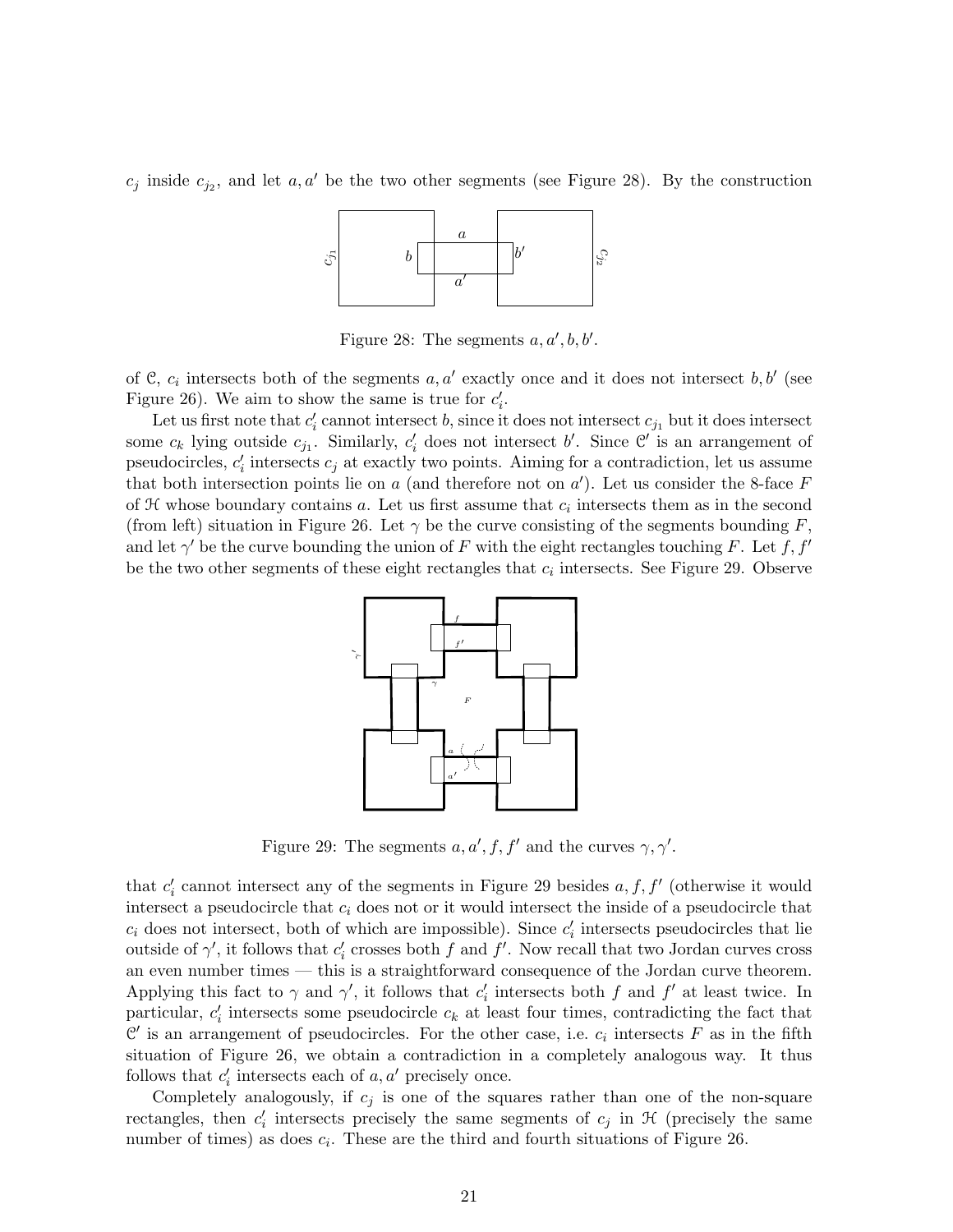Hence  $c_i'$  intersects precisely the same faces and segments of  $\mathcal H$  as  $c_i$ . Let us fix  $1 \leq i <$  $j \leq 5$ . Observe that if  $c_i, c_j$  do not intersect then they intersect distinct sets of edges and faces of  $\mathcal{H}$ . In that case  $c_i, c_j$  also do not intersect. Now suppose that  $c_i, c_j$  do intersect. Then there are two distinct faces of  $H$  where they cross. Looking at the rightmost two cases of Figure 26, we see that if  $c_i, c_j$  (with  $1 \leq i < j \leq 5$ ) cross inside a face of  $H$  then  $c'_i, c'_j$  cross (at least once) inside the same face. Since  $c'_i, c'_j$  cross at most two times and cross at least once in two distinct faces, it follows that they cross exactly once inside each of these faces.

Similarly to what we did in the proof of Claim 4.2, we can make a correspondence between those intersection points and segments of  $\mathcal C$  and those of  $\mathcal C'$  and then apply Lemma 2.2 to see that  $\mathcal C$  and  $\mathcal C'$  are in fact equivalent. But this also proves that  $\mathcal C$  and  $\mathcal D$  are equivalent, and in particular  $(c_1, \ldots, c_5)$  is equivalent to  $(d_1, \ldots, d_5)$ . But this cannot be, because  $d_1, \ldots, d_5$  are circles and  $(c_1, \ldots, c_5)$  is not equivalent to any arrangement of circles by the result of Linhart and Ortner [16]. This last contradiction proves that  $G$  is not the intersection graph of a list of circles, as required.

## 5 Hardness of circleability

In overview, the proof of Theorem 1.2 passes through two reductions, embodied in Lemmas 5.1 and 5.4, relying on an intermediate class of pseudocircle arrangements we now define. We will say that an arrangement of pseudocircles  $\mathcal{C} = (c_1, \ldots, c_n)$  is pencil if there is a point p common to all curves, and every point of  $\mathbb{C}\setminus\{p\}$  is on at most two of the curves. See Figure 30 for a depiction of a pencil arrangement with  $n = 3$ .



Figure 30: A pencil pseudocircle arrangement.

**Lemma 5.1** Given a combinatorial description of a simple pseudoline arrangement  $\mathcal{L}$ , one can construct, in polynomial time, a combinatorial description of a pencil pseudocircle arrangement  $C$  that is circleable if and only if  $\mathcal L$  is stretchable.

**Proof:** Let  $\mathcal{L}$  be a simple pseudoline arrangement. Observe that if x is a point not on any line then circle inversion in a circle with centre  $x$  will produce a pencil pseudocircle arrangement C. The face of  $\mathcal L$  containing x will get mapped to the outer face of C, and x will be the unique point common to all pseudocircles of the pencil pseudocircle arrangement C. More generally, there is a one-to-one correspondence between the faces, segments and intersection points of  $\mathcal L$  and those of C, and the combinatorial description of C can be easily read off from that of  $\mathcal L$  once we fix the face that the point x lies in.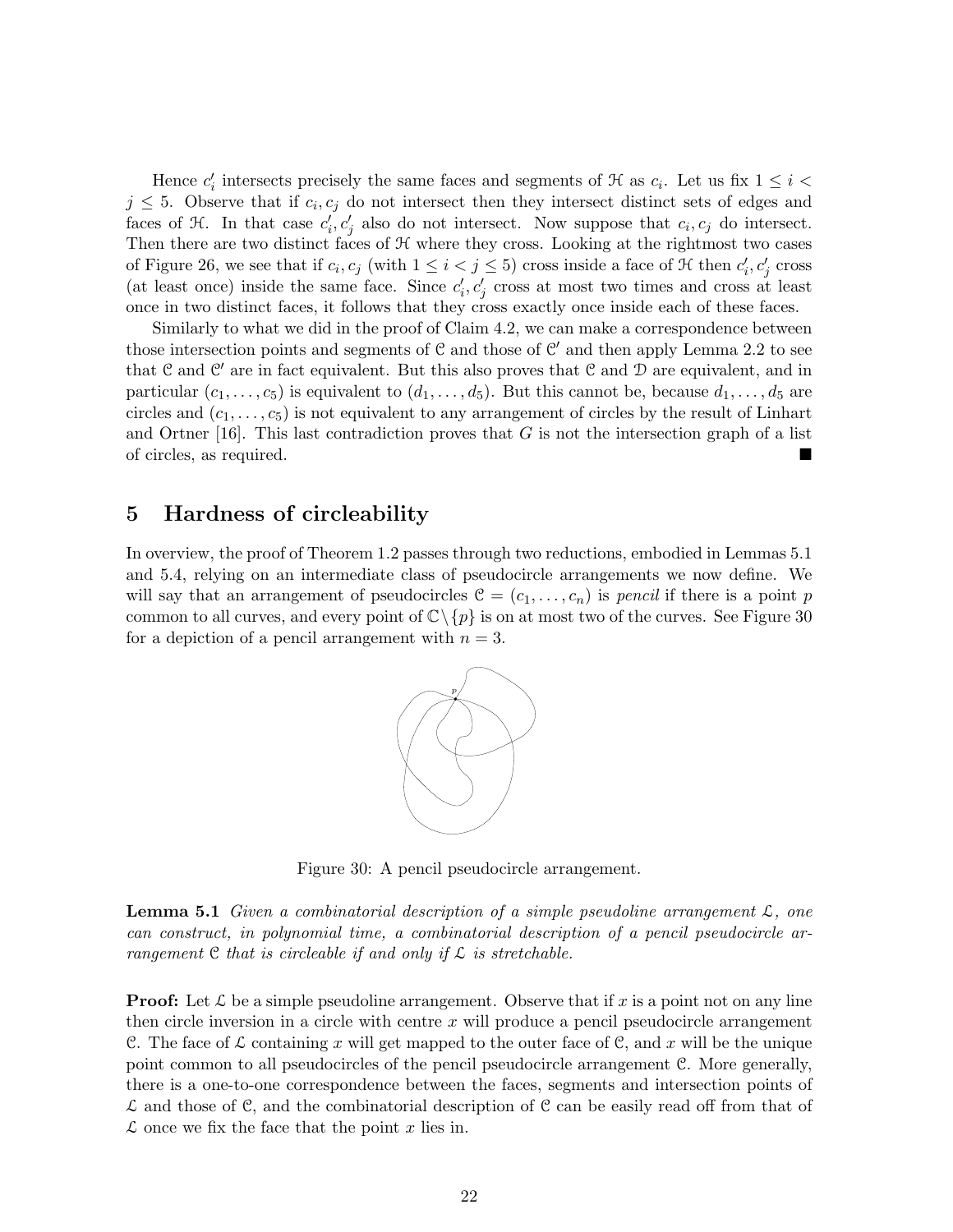It remains to see that  $\mathcal L$  is stretchable if and only if C is circleable. Let us first assume that  $\mathcal L$  is stretchable. In that case, if we take an arrangement  $\mathcal L'$  of lines equivalent to  $\mathcal L$ , and we pick x' as the face corresponding to the face of  $\mathcal L$  that we took x in, then it is easy to see that circle inversion in a circle with centre  $x'$  will produce a circle arrangement  $\mathcal{C}'$  equivalent to C. Similarly, suppose that  $\mathcal{C}'$  is an arrangement of circles equivalent to C, and let p be the unique point contained in every circle of  $\mathcal{C}'$ . Then circle inversion in a circle with centre p will produce a line arrangement  $\mathcal{L}'$  that is equivalent to  $\mathcal{L}$ .

Lemma 5.2 Every pseudoline arrangement is equivalent to a pseudoline arrangement in which each pseudoline is a convex curve consisting of finitely many line segments.

**Proof:** Let  $\mathcal{L}$  be an arbitrary pseudoline arrangement. By a result of [11], we may assume  $\mathcal L$  is represented by a wiring diagram. Without loss of generality, we assume that all finite line segments of the wiring diagram (i.e. all except the beginning- and end-segment of each pseudoline) are contained within the square  $[0, a]^2$ . We first apply the self-homeomorphism of the plane  $g(x, y) := (x, y \cdot 2^{-1000a})$ , to obtain an equivalent pseudoline arrangement  $\mathcal{L}'$ . Next, we apply the self-homeomorphism

$$
f(x,y) := \begin{cases} (x, y - x - 1) & \text{if } x < 0, \\ (x, y - \sum_{i=0}^{j} 2^{-i} - (x - j) \cdot 2^{-(j+1)}) & \text{if } j \leq x < j + 1 \text{ for some } 0 \leq j < a, \\ (x, y - \sum_{i=0}^{a} 2^{-i}) & \text{if } x \geq a. \end{cases}
$$

to obtain a new pseudoline arrangement  $\mathcal{L}''$ . See Figure 31 for a depiction.



Figure 31: Turning a wiring diagram into an arrangement of convex curves (not to scale).

By construction,  $\mathcal{L}''$  is equivalent to  $\mathcal L$  and each of its pseudolines consists of at most  $a + 2$ line segments. It remains to see that each pseudoline of  $\mathcal{L}''$  is convex.

To see this, fix some pseudoline  $\ell \in \mathcal{L}''$ . Observe that  $\ell \cap \{x \leq 0\}$  is a half-infinite line segment with slope  $-1$ . For each  $0 \leq j < a$ , the segment  $\ell \cap \{j \leq x < j+1\}$  has slope between  $-2^{-(j+1)} - 2^{-1000a}$  and  $-2^{-(j+1)} + 2^{-1000a}$  (as it is the image under  $f \circ g$  of a line segment with slope between  $-1$  and  $+1$ ). The last segment (i.e.  $\ell \cap \{x \ge a\}$ ) has slope equal to zero. We conclude the slopes are strictly increasing, which amounts to the curve being convex.  $\blacksquare$ 

This last lemma allows us to give a relatively easy proof of the fact that every pencil pseudocircle arrangement is equivalent to a convex pseudocircle arrangement. (Observe that this is not true for general pseudocircle arrangements by Theorem 1.3, which we will prove in the next section.)

**Lemma 5.3** Every pencil pseudocircle arrangement is equivalent to an arrangement of convex polygons.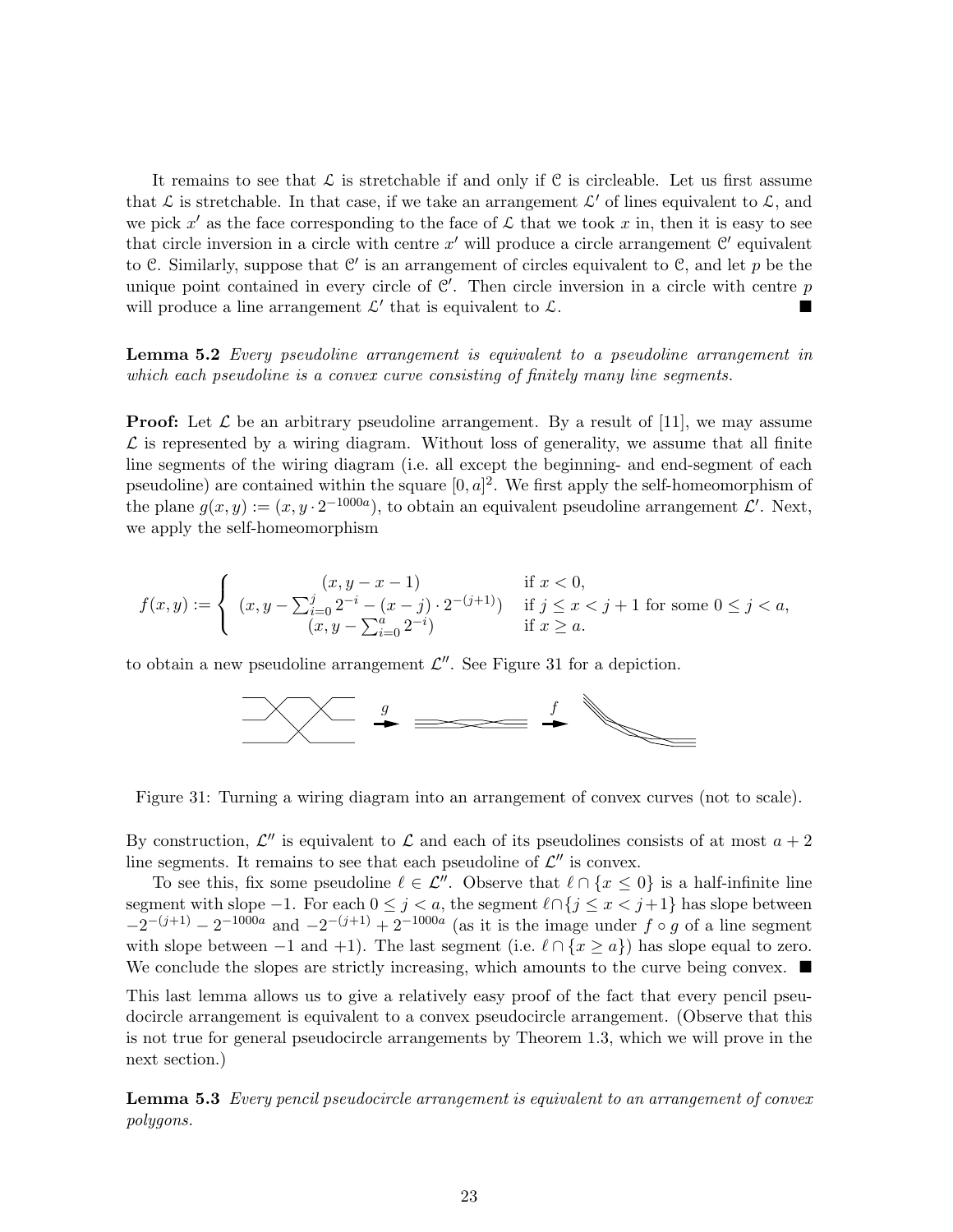**Proof:** Let C be an arbitrary pencil pseudocircle arrangement, and let  $\mathcal{L}$  be the simple pseudoline arrangement we get by an inversion in a circle whose centre is the unique point common to all pseudocircles. Let  $\mathcal{L}'$  be a wiring diagram equivalent to  $\mathcal{L}$ . Observe that the face of  $\mathcal{L}'$  corresponding to the outer face of  $\mathcal{C}$  is either the face "above" all the pseudolines or the face "below" all of them. Without loss of generality, let us assume it is below.

By Lemma 5.2, there is an equivalent pseudoline arrangement  $\mathcal{L}''$  in which each line is a convex curve made up of finitely many line segments, with the face of  $\mathcal{L}''$  below all pseudolines corresponding to the outer face of C. If we apply an inversion in a circle completely contained within this face, then we get a pencil pseudocircle arrangement  $\mathcal{C}' = (c'_1, \ldots, c'_n)$  that is equivalent to C. Moreover, since circle inversions are conformal and map lines outside the circle to circles inside, it follows that each  $c_i'$  is a closed convex curve through the origin, consisting of finitely many circular arcs. We can now replace the circular arcs of each  $c_i$  by polygonal paths with the same endpoints (that are sufficiently fine approximations) so that each  $c_i'$  remains convex and the combinatorial description of  $\mathcal{C}'$  remains unchanged. In this way, we obtain the required arrangement  $\mathcal{C}'$  of convex polygons that is equivalent to  $\mathcal{C}$ .

The construction in the next lemma is inspired by a similar construction of Jaggi et al. [14] for oriented matroids.

**Lemma 5.4** Given a combinatorial description of a pencil pseudocircle arrangement  $C =$  $(c_1, \ldots, c_n)$ , one can construct, in polynomial time, the combinatorial description of a simple, convex pseudocircle arrangement  $\mathcal{C}' := (c_1^-, c_1^+, \ldots, c_n^-, c_n^+)$  on twice as many curves that is circleable if and only if C is.

The proof of this last lemma relies on the following geometric fact, whose straightforward proof we leave to the reader.

**Lemma 5.5** Suppose that  $c, c'$  are two circles in the plane with  $c'$  inside  $c$ , and let the point p lie inside c but outside  $c'$ . Then there is a circle  $c''$  through p such that  $c''$  lies inside c and  $c'$  lies inside  $c''$ . See Figure 32.



Figure 32: An illustration of Lemma 5.5.

**Proof of Lemma 5.4:** Let  $\mathcal{C} = (c_1, \ldots, c_n)$  be an arbitrary pencil pseudocircle arrangement, and let  $p$  denote the unique point that is on all curves. By Lemma 5.3, we assume without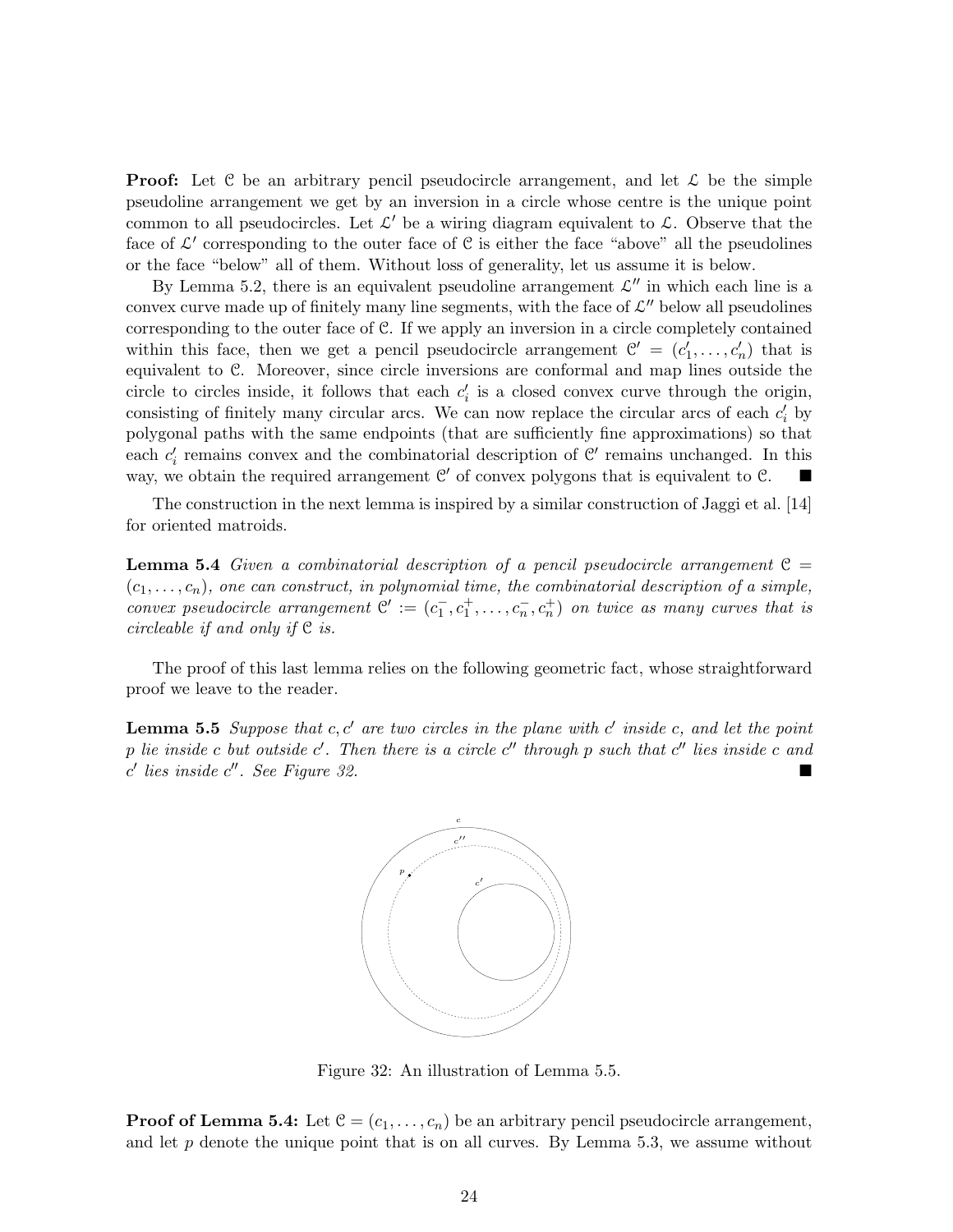loss of generality that the curves  $c_1, \ldots, c_n$  are convex polygons. We construct the curves  $c_i$ by tracing along  $c_i$ , very close to the original curve, yet completely inside  $c_i$ ; and construct  $c_i^+$ similarly by tracing along and just outside of  $c_i$  (see Figure 33, left). By choosing the curves



Figure 33: Replacing each curve of a pencil pseudocircle arrangement by two curves.

 $c_i^-, c_i^+$  sufficiently close to the orginal curves, we can ensure that each intersection point other than p lies in a unique 4-face of the arrangement  $\mathcal{C}' := (c_1^-, c_1^+, \ldots, c_n^-, c_n^+)$ . The 4-face containing the intersection point of  $c_i, c_j$  other than p is then one of the two regions of the area between  $c_i^-$  and  $c_i^+$  and between  $c_j^-$  and  $c_j^+$ . Observe that, since C was an arrangement of convex polygons, we can certainly ensure that the curves of  $\mathcal{C}'$  are convex too. We can also ensure that the arrangement  $\mathcal{C}'$  is simple. Moreover, while placing  $c_i^-, c_i^+$ , we can inductively ensure that, for all  $j, k < i$ , the area containing p that is between  $c_j^-, c_j^+$  and between  $c_k^ \overline{k}$ ,  $c_k^+$ is also completely contained between  $c_i^-$  and  $c_i^+$  (see Figure 33, right).

This last step guarantees that this procedure uniquely determines the combinatorial description of a simple, convex pseudocircle arrangement. Having access to an explicit representation of  $C$  in the plane is not necessary to determine  $C'$ . Indeed, it is not hard to see that the combinatorial description of  $\mathcal{C}'$  can be produced in polynomial time directly from the combinatorial description of  $\mathcal{C}$ . (Notice for instance that for every face of  $\mathcal{C}$  we get an additional face in  $\mathcal{C}'$ , for every segment of  $\mathcal{C}$  we get a face and two segments bounding it, for every intersection point other than  $p$  we get a 4-face, etc., and the incidences between the faces, segments and intersection points of  $C'$  are completely determined by the combinatorial description of C.)

It remains to be seen that  $C$  is circleable if and only if  $C'$  is. First assume that  $C$  is circleable, and let  $\mathcal{D} = (d_1, \ldots, d_n)$  be an equivalent arrangement of circles. Then it is not hard to see that we can pick circles  $d_i^-, d_i^+$ , concentric with  $d_i$  for each i, such that the arrangement  $\mathcal{D}' = (d_1^-, d_1^+, \dots, d_n^-, d_n^+)$  is equivalent to  $\mathcal{C}'$ .

Conversely, suppose that  $\mathcal{D}' = (d_1^-, d_1^+, \ldots, d_n^-, d_n^+)$  is an arrangement of circles equivalent to C'. Let p' be an arbitrary point inside the face of  $\mathcal{D}'$  that corresponds to the face of C' that contains p. By Lemma 5.5, there are circles  $d_1, \ldots, d_n$  such that  $p' \in d_i$  and  $d_i$  lies inside  $d_i^+$  and outside  $d_i^-$  for each i. Clearly  $\mathcal{D} = (d_1, \ldots, d_n)$  is a pencil circle arrangement. To see that it is equivalent to C, we can for instance make use of rotation systems again. Let  $\varphi$  be a self-homeomorphism of the plane satisfying  $\varphi[d_i^-] = c_i^-$ ,  $\varphi[d_i^+] = c_i^+$  for all i, and let the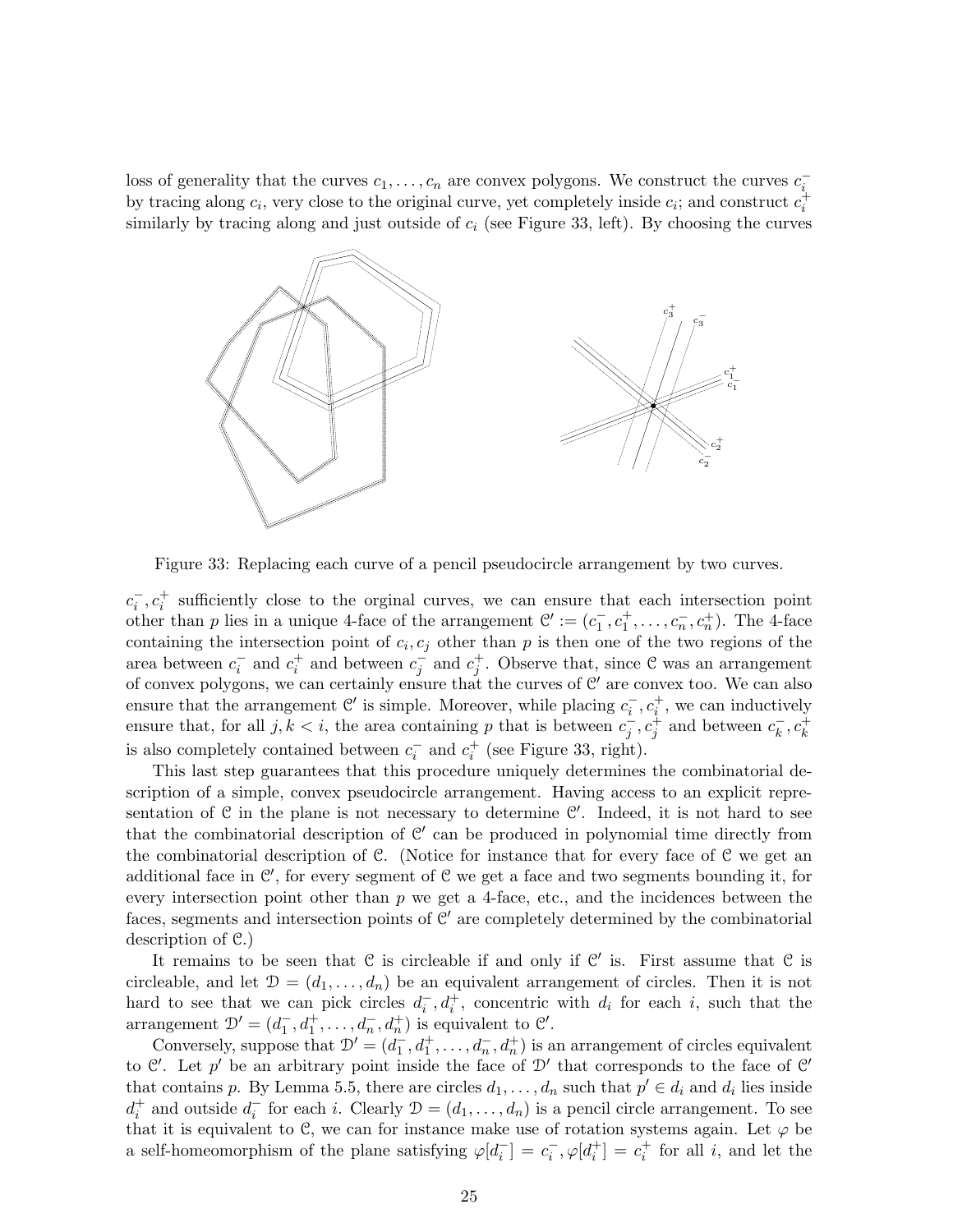pseudocircle arrangement  $\mathcal{E} = (e_1, \ldots, e_n)$  be defined by  $e_i := \varphi[d_i]$ . Then every  $e_i$  contains the point  $\varphi(p')$ , which lies in the same face of the arrangement C' as p. And, for each pair  $i \neq j$ , the other intersection point of  $e_i$  and  $e_j$  lies in the same face of C' as the intersection point of  $c_i$  and  $c_j$  not equal to p. Moreover, for each i,  $e_i$  intersects exactly the same faces and segments of  $\mathcal{C}'$  as  $c_i$  does. It follows that the planar multigraphs defined by the intersection points and segments of  $\mathcal E$  and of  $\mathcal C$  define the same rotation system, and so must be equivalent. It then also follows that  $D$  and  $C$  are equivalent, which shows  $C$  to be circleable.

For completeness we collect our findings into an explicit proof.

**Proof of Theorem 1.2:** Given a combinatorial description of an arbitrary simple pseudoline arrangement  $\mathcal{L}$ , we can transform it, in polynomial time, into a combinatorial description of a pencil pseudocircle arrangement C that is circleable if and only if  $\mathcal L$  is stretchable using Lemma 5.1. Using Lemma 5.4, we can then produce, in polynomial time, a combinatorial description of a simple, convex pseudocircle arrangement  $\mathcal{C}'$  that is circleable if and only if  $\mathcal{C}$ is circleable. Thus, if there is a polynomial-time algorithm to decide if an arbitrary simple arrangement of convex pseudocircles is circleable, then there must also be a polynomialtime algorithm to solve SIMPLE STRETCHABILITY. By Theorem 2.3, it follows that our computational problem is NP-hard.

### 6 Hardness of convexibility

**Proof of Theorem 1.3:** Let us consider an arbitrary simple arrangement  $\mathcal{L} = (\ell_1, \ldots, \ell_n)$ of *n* pseudolines. We may assume that  $\mathcal L$  is given as a wiring diagram. From  $\mathcal L$ , we shall construct an arrangement  $\mathcal{C} = (c_1^-, c_1^+, \ldots, c_n^-, c_n^+)$  of 2n pseudocircles with the property that C is convexible if and only if  $\mathcal L$  is stretchable. For each of the "wires"  $\ell_i$ , we construct a



Figure 34: The construction of the pseudocircle arrangement  $C$  (right) from a simple pseudoline arrangement  $\mathcal{L}$  (left).

pair  $c_i^-, c_i^+$  of pseudocircles that trace along  $\ell_i$ , with  $c_i^-$  just below and  $c_i^+$  just above it. We convert the curves  $c_i^-, c_i^+$  into Jordan curves, using vertical and horizontal line segments, as illustrated in Figure 34, right. Observe that this can be done in such a way that  $c_i^+$  and  $c_i^-$  and  $c_j^-$  and  $c_j^+$  exactly twice if  $j \neq i$ ;  $c_i^-$  and  $c_i^+$  do not intersect; and the unique intersection point of  $\ell_i, \ell_j$   $(i \neq j)$  lies in a unique 4-face of the arrangement C. As in the last section, having access to an explicit representation of  $\mathcal L$  in the plane is not actually necessary to determine C: the combinatorial description of C can be produced in polynomial time directly from the combinatorial description of  $\mathcal{L}$ .

Let us now see how C is convexible if and only if  $\mathcal L$  is stretchable. First assume that  $\mathcal L$ is stretchable. Then there is a representation of  $\mathcal L$  as an arrangement of lines in the plane.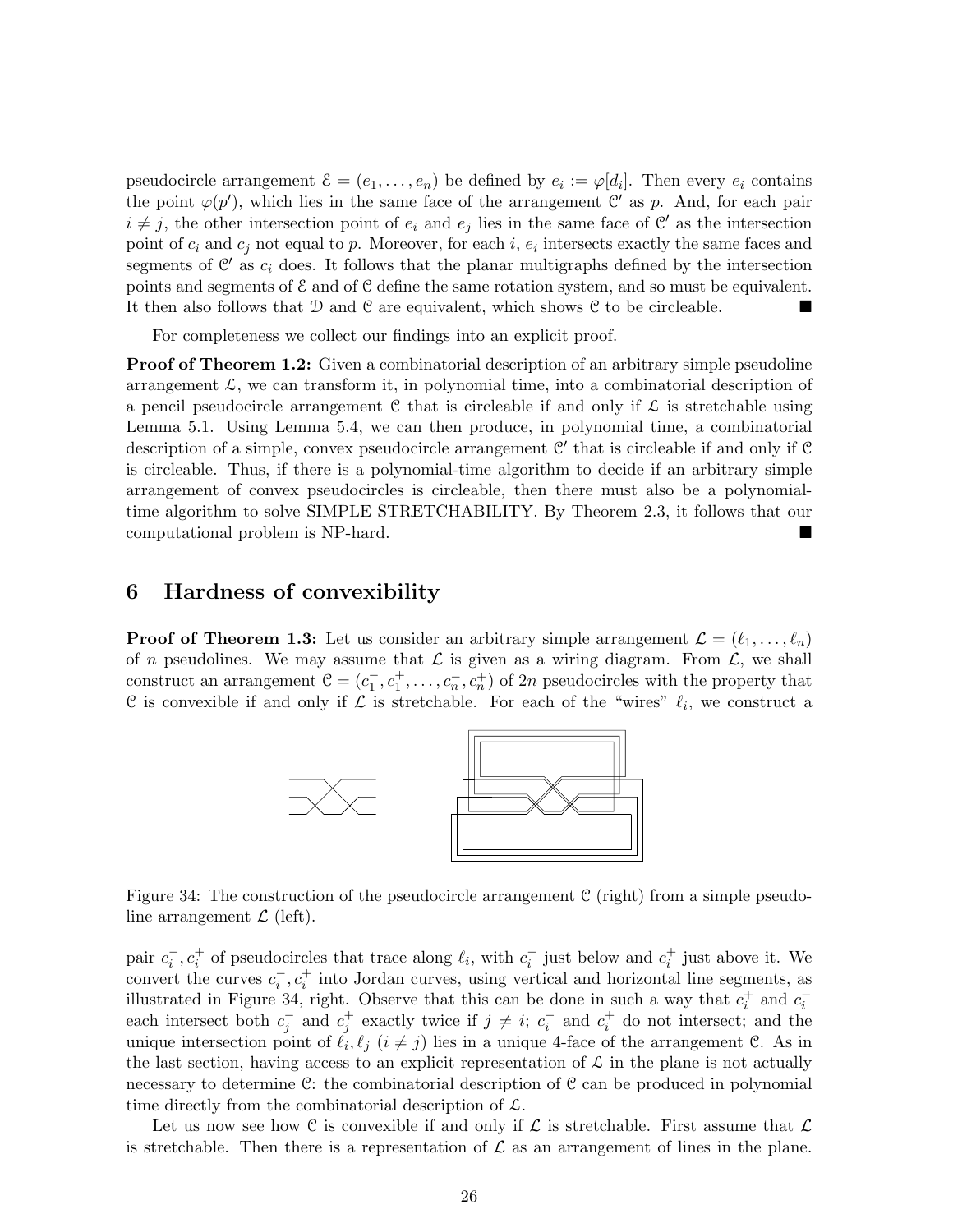By performing an appropriate linear transformation if needed, we can assume without loss of generality both that the lines have arbitrarily small slopes and that the initial vertical ordering of lines "agrees" with the corresponding initial ordering of pseudolines as given by the wiring diagram. Therefore, using a minor modification of the procedure that produced C from the wiring diagram, we can produce a representation of C as an arrangement of convex quadrilaterals (see Figure 35).



Figure 35: Repeating the construction when  $\mathcal L$  is stretchable.

This proves that C is convexible if  $\mathcal L$  is stretchable. To complete the proof, we now show that  $\mathcal L$  is stretchable under the assumption that  $\mathcal C$  is convexible. Let  $\mathcal D=(d_1^-,d_1^+,\ldots,d_n^-,d_n^+)$ be a convex pseudocircle arrangement and  $\varphi$  be some self-homeomorphism of the plane such that  $\varphi[d_i^-] = c_i^-$ ,  $\varphi[d_i^+] = c_i^+$  for all  $i \in \{1, ..., n\}$ . We then fix a line arrangement  $M = (m_1, \ldots, m_n)$  where  $m_i$  is an arbitrary line separating  $d_i^-$  and  $d_i^+$ . The existence of  $M$  is guaranteed by multiple invocations of the hyperplane separation theorem. Let  $\mathcal{L}' = (\ell'_1, \ldots, \ell'_n)$  be defined by setting  $\ell'_i := \varphi[m_i]$ . See Figure 36. Then  $\mathcal{L}'$  will be a



Figure 36: A line  $m_i$  separating  $d_i^-$  and  $d_i^+$  (left) and their images under  $\varphi$  (right).

pseudoline arrangement with the property that  $\ell'_i$  separates  $c_i^-$  and  $c_i^+$  for all i. It therefore follows that, for each  $i \neq j$ , the pseudolines  $\ell'_i, \ell'_j$  intersect inside exactly the same 4-face of C where  $\ell_i, \ell_j$  intersect (and  $\ell'_i$  and  $\ell'_j$  intersect the same sides of this 4-face as  $\ell_i$  and  $\ell_j$ , respectively). Using rotation systems for example, it can now easily be seen that  $\mathcal L$  must in fact be equivalent to  $\mathcal{L}'$ . But then  $\mathcal{L}$  is also equivalent to M, so  $\mathcal{L}$  is stretchable. This concludes the proof of the theorem.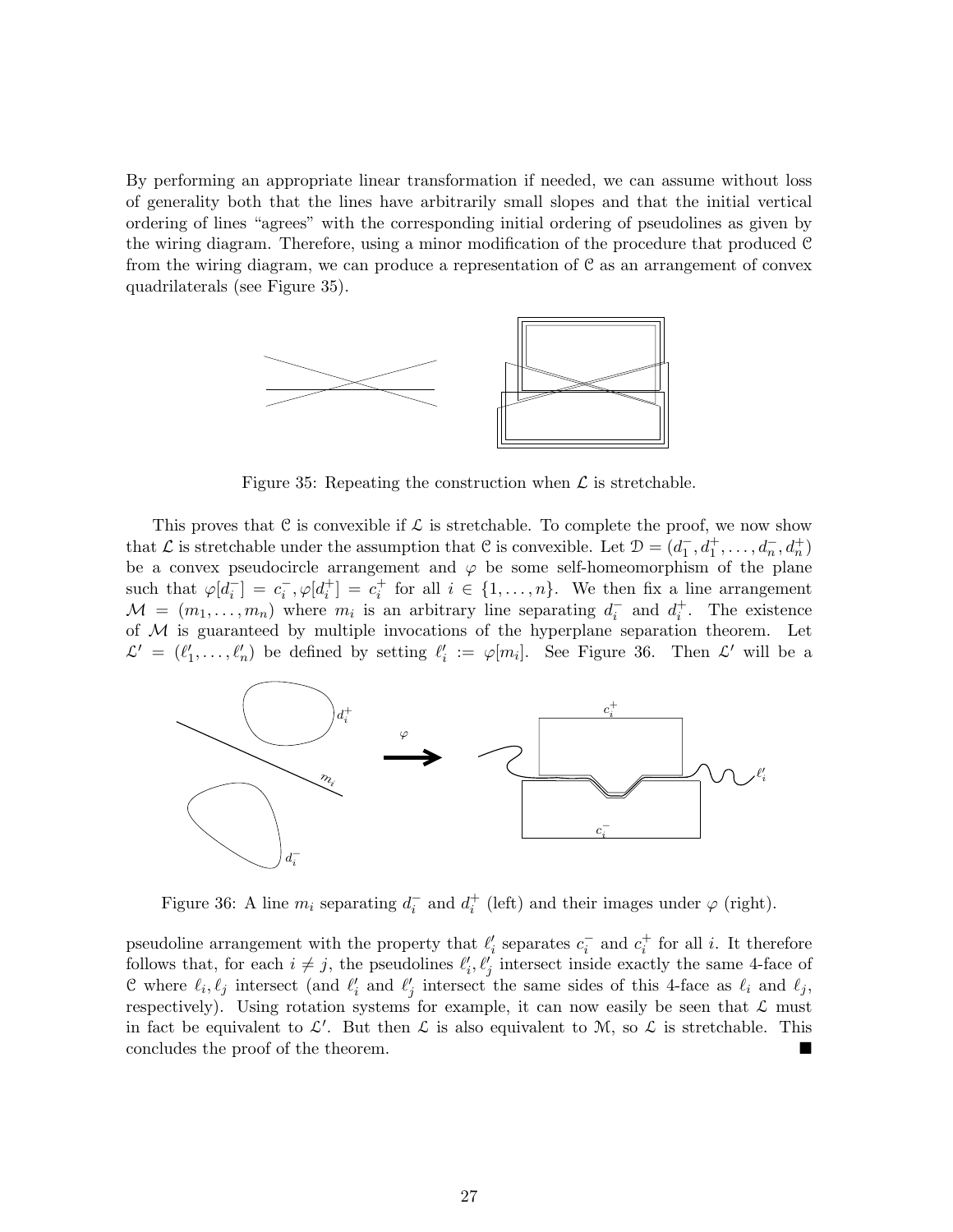# 7 Open problems

Theorem 1.3 proves the existence of an arrangement of pseudocircles that is not convexible. A natural question is whether an analogue of Theorem 1.1 for convexibility holds.

Question 7.1 What is the least n such that there exists a non-convexible pseudocircle arrangement on n pseudocircles?

By Theorem 1.1, we must have  $n \geq 5$  in this last question.

Theorem 1.4 proved the existence of a pseudocircle arrangement such that no circle arrangement has the same intersection graph. We made no attempt to minimize the number of pseudocircles (our example had no less than  $n = 346$  pseudocircles), but the question of what is the smallest example seems very natural.

**Question 7.2** What is the smallest n for which there exists a graph on n vertices that is the intersection graph of a convex pseudocircle arrangement, but not of a circle arrangement?

Another natural problem is to resolve the computational complexity of determining, given a combinatorial description of a pseudocircle arrangement as input, whether there is a circle arrangement with the same intersection graph.

# Acknowledgement

We thank Artem Pyatkin for bringing the folkore conjecture to our attention and for helpful pointers to the literature. We thank the anonymous referees for careful proofreading and suggestions which have improved the presentation.

# References

- [1] P. K. Agarwal, B. Aronov, and M. Sharir. On the complexity of many faces in arrangements of pseudo-segments and circles. In *Discrete and computational geometry*, volume 25 of Algorithms Combin., pages 1–24. Springer, Berlin, 2003.
- [2] N. Alon, H. Last, R. Pinchasi, and M. Sharir. On the complexity of arrangements of circles in the plane. Discrete Comput. Geom., 26(4):465–492, 2001.
- [3] A. Björner, M. Las Vergnas, B. Sturmfels, N. White, and G. M. Ziegler. *Oriented* matroids, volume 46 of Encyclopedia of Mathematics and its Applications. Cambridge University Press, Cambridge, second edition, 1999.
- [4] B. Bultena, B. Grünbaum, and F. Ruskey. Convex drawings of intersecting families of simple closed curves. In 11th Canadian Conference on Computational Geometry, pages 18–21, 1998.
- [5] A. A. Dobrynin and L. S. Mel'nikov. Counterexamples to Grötzsch-Sachs-Koester's conjecture. Discrete Math., 306(6):591–594, 2006.
- $[6]$  A. A. Dobrynin and L. S. Mel'nikov. Infinite families of 4-chromatic Grötzsch-Sachs graphs. J. Graph Theory, 59(4):279–292, 2008.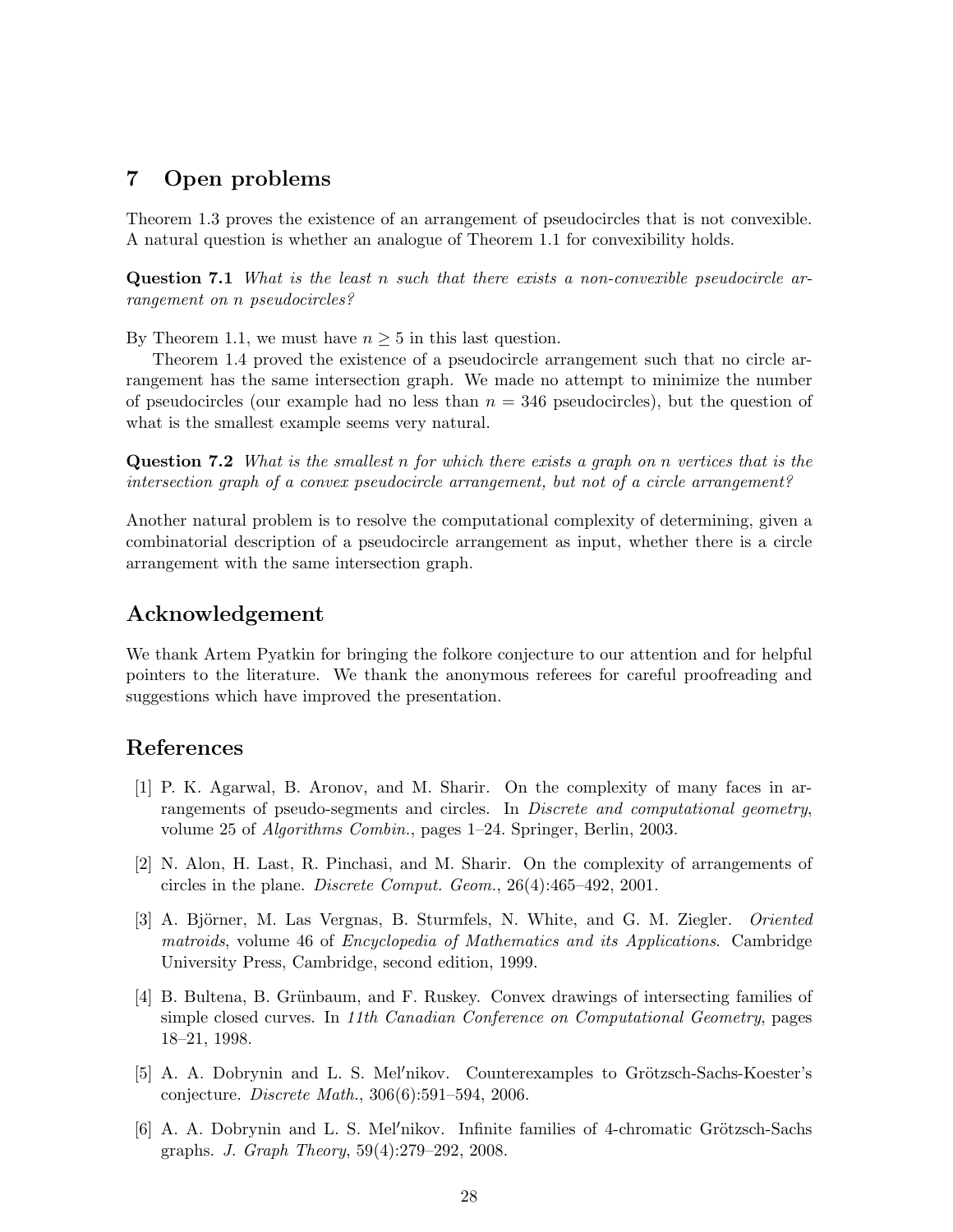- $[7]$  A. A. Dobrynin and L. S. Mel'nikov. 4-chromatic edge critical Grötzsch-Sachs graphs. Discrete Math., 309(8):2564–2566, 2009.
- [8] H. Edelsbrunner and E. A. Ramos. Inclusion-exclusion complexes for pseudodisk collections. Discrete Comput. Geom., 17(3):287–306, 1997.
- [9] S. Felsner. Geometric graphs and arrangements. Advanced Lectures in Mathematics. Friedr. Vieweg & Sohn, Wiesbaden, 2004. Some chapters from combinatorial geometry.
- [10] J. E. Goodman. Proof of a conjecture of Burr, Grünbaum, and Sloane. *Discrete Math.*, 32(1):27–35, 1980.
- [11] J. E. Goodman and R. Pollack. Proof of Grünbaum's conjecture on the stretchability of certain arrangements of pseudolines. J. Combin. Theory Ser. A, 29(3):385–390, 1980.
- [12] J. E. Goodman and R. Pollack. The combinatorial encoding of disjoint convex sets in the plane. *Combinatorica*,  $28(1):69-81$ ,  $2008$ .
- [13] J. L. Gross and T. W. Tucker. Topological graph theory. Wiley-Interscience Series in Discrete Mathematics and Optimization. John Wiley & Sons Inc., New York, 1987. A Wiley-Interscience Publication.
- [14] B. Jaggi, P. Mani-Levitska, B. Sturmfels, and N. White. Uniform oriented matroids without the isotopy property. Discrete & Computational Geometry, 4:97-100, 1989.
- [15] J. Linhart and R. Ortner. On the combinatorial structure of arrangements of oriented pseudocircles. Electron. J. Combin., 11(1):Research Paper 30, 13 pp. (electronic), 2004.
- [16] J. Linhart and R. Ortner. An arrangement of pseudocircles not realizable with circles.  $Beitr\ddot{a}ge Algebra Geom., 46(2):351-356, 2005.$
- [17] J. Linhart and R. Ortner. A note on convex realizability of arrangements of pseudocircles. Geombinatorics, 18(2):66–71, 2008.
- [18] J. Linhart and Y. Yang. Arrangements of arcs and pseudocircles. *Beiträge Algebra* Geom., 37(2):391–398, 1996.
- [19] C. J. H. McDiarmid and T. M¨uller. Integer realizations of disk and segment graphs. J. Combin. Theory Ser. B, 103(1):114–143, 2013.
- [20] N. E. Mnëv. Realizability of combinatorial types of convex polyhedra over fields.  $J$ . Soviet Mathematics (in Russian), 28:606–609, 1985.
- [21] N. E. Mnëv. The universality theorems on the classification problem of configuration varieties and convex polytopes varieties. In Topology and geometry—Rohlin Seminar, volume 1346 of Lecture Notes in Math., pages 527–543. Springer, Berlin, 1988.
- [22] R. Ortner. Arrangements of pseudocircles. Ph.D. Thesis, University of Salzburg, 2001.
- [23] A. V. Pyatkin. Personal communication, December 2011.
- [24] P. W. Shor. Stretchability of pseudolines is NP-hard. In Applied geometry and discrete mathematics, volume 4 of DIMACS Ser. Discrete Math. Theoret. Comput. Sci., pages 531–554. Amer. Math. Soc., Providence, RI, 1991.